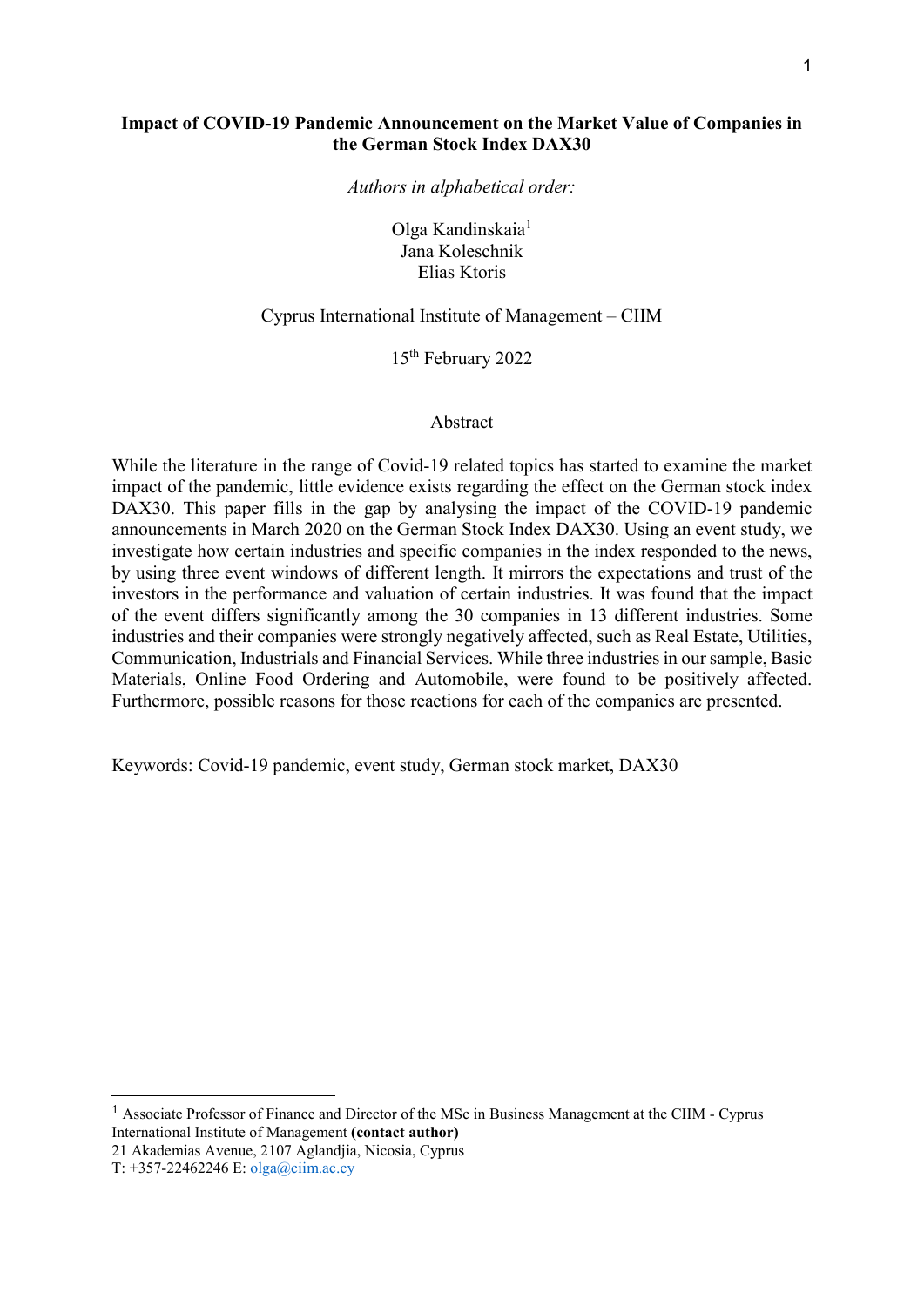### Impact of COVID-19 Pandemic Announcement on the Market Value of Companies in the German Stock Index DAX30

#### 1. Introduction

After the global financial crisis of 2008, the stock markets across the world witnessed an unprecedented decade of growth. Big players like Apple, Microsoft, Amazon and similar pushed the US market from their 2009 lows to new all-time highs in early 2020. Out of a sudden, the world was shocked by the unprecedented outbreak of the novel coronavirus, a disease which was first detected in December 2019 in the Chinese city of Wuhan and rapidly spread around the world causing a pandemic. The authorities imposed strict quarantines and travel restrictions on their citizens and ordered shutdowns on many business activities. Consequently, the outbreak did not only bring the entire world's health system to its knees, but also shocked the global financial markets. A critical announcement was made by the Director-General of the World Health Organization (WHO) on March 11, 2020, when he declared the novel coronavirus outbreak a Public Health Emergency of International Concern (PHEIC), WHO's highest level of alarm (WHO Director-General, 02.05.2020). For example, one of the main US stock indices, the Dow Jones experienced major historic losses on two consecutive Mondays (March 9, March 16) and the Thursday in between (March 12 - a day after the pandemic declaration). It was reflecting the public's fear from news that arrived during the weekends, and from WHO's pandemic announcement (see Table 1 below).

| <b>Name</b>            | Date           | Change      | % Change  | <b>Close</b> |
|------------------------|----------------|-------------|-----------|--------------|
| <b>Black Monday I</b>  | March 9, 2020  | $-2,013.76$ | $-7.79\%$ | 23,851.02    |
| <b>Black Thursday</b>  | March 12, 2020 | $-2,352.60$ | $-9.99\%$ | 21,200.62    |
| <b>Black Monday II</b> | March 16, 2020 | $-2,997.10$ | $-12.93%$ | 20,188.52    |

Table 1: Dow Jones Industrial Average Close Black Monday I, Black Thursday & Black  $M$ onday  $II$ 

Source: Created by the authors using the data retrieved from Statista (2021)

This paper aims to contribute to the existing literature on COVID-19's economic impacts, through the study of European markets' reactions to the COVID-19 announcements. More specifically, one of the strongest economies in the E.U. - Germany - has been chosen to be analysed through their major Index DAX30. The DAX30 is the Abbreviation for the German term "Deutscher Aktienindex," being the most important German Index. It currently measures the performance of the 30 largest and (in terms of free float market capitalization) most liquid companies on the German stock market. Therefore, it represents around 80 percent of the market capitalization of listed stock corporations in Germany. In this paper, the impact of the COVID-19 pandemic declaration is investigated through the event study methodology (ESM) how certain industries responded to the news, by choosing the companies with the biggest index weighting from each industry.

Previous research found negative effects of several Covid-related events, such as the WHO announcement of the pandemic (Mazur, Dang & Vega, 2020) specific lockdown announcements or central banks stimuli (Harjoto, Rossi & Paglia, 2020). In these studies,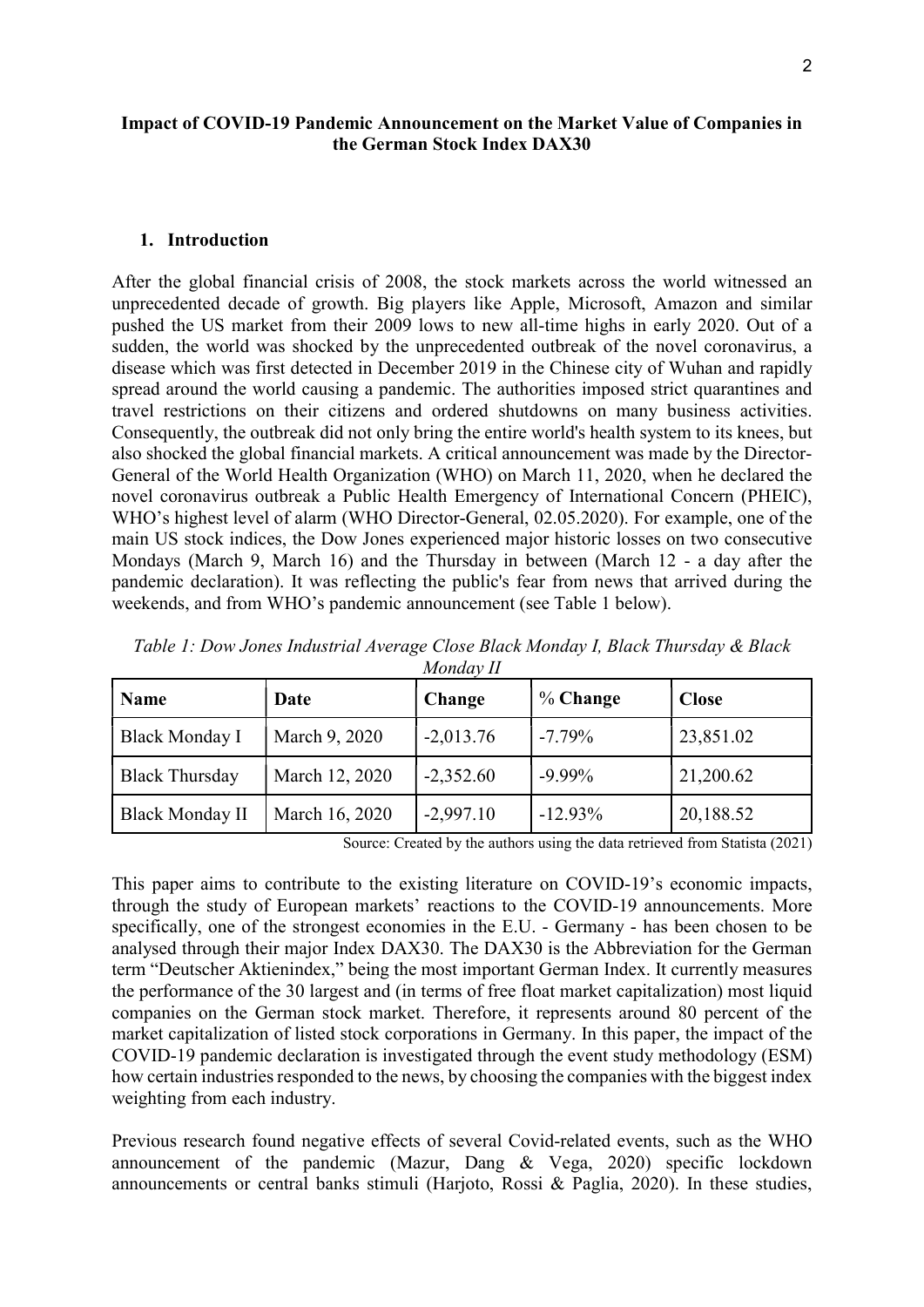authors either focused on analysing specifically chosen countries, for instance China (He et al., 2020) or the US (Chowdhury & Abedin (2020)), on indices (Mazur et al., 2020), and industries (Mittal & Sharma 2020; Polemis & Soursou 2020). Others made comparisons between different indices (Bash 2020; Liu et al. 2020), sectors (He et al., 2020), industries and reactions (Narayan & Phan 2020). Based on the analyzed literature an area that has been under-explored is the reaction of Europe's major markets unlike the Asian and American markets, which are discussed thoroughly in the existing literature. Therefore, contributing to the present research, this paper aims to analyze one of Europe's major averages - DAX30 - and the reaction of important companies based on their industry during the event period through the event study methodology.

The paper continues as follows: in part 2, we review related literature on the effect of events related to the pandemic. The third part describes the research methodology, explaining the study's theoretical framework, the development of the hypotheses, and the empirical procedure of the event study methodology. The fourth part presents and discusses the results. Finally, the paper concludes highlighting its implications and pointing out areas of future work.

# 2. Literature Review

# 2.1. Event Studies on the Economic Impact of Covid

In one of the early papers on the topic, He et al. (2020) investigated the COVID–19's impact on stock prices across different sectors in the Chinese stock market. Using the event study method, they found that in certain industries the virus outbreak had a strong positive impact, while in other industries a severe negative impact. Another third group of industries, COVID-19 had less or insignificant impact (positive or negative).

Mazur, Dang, and Vega (2020) on the other hand focused in their paper on the reaction of S&P 500-listed companies, analysing their reaction in March 2020. For this purpose, they also utilized the event study method. Similarly, they found diverse results for the US-based companies; for example, the food, healthcare, and software industries were positively affected, while entertainment and hospitality were negatively affected – as expected. A very interesting finding was the strong negative correlation between negative stock returns and "extreme asymmetric volatility" (p.1). However, when looking at some of the companies' reactions, they noticed surprising results, such as approved cash bonuses in some cases or even salary increases.

Mittal and Sharma (2020) examined the impact of COVID-19 on stock returns of the Indian economy focusing on the Healthcare and Pharmaceutical sector. They found that during the event day all sectors and their respective indices experienced significant negative returns. In the post-event window, investors took note of the increasing demand of companies in the Healthcare and Pharmaceutical sector to supply the necessary medicine and equipment during the outbreak, by bulk buying their stocks to profit from their future high revenues. The postevent period for these two sectors gave optimistic returns of as high as 18%.

Chowdhury and Abedin (2020) analysed the impact of the COVID-19 pandemic on the major US stock indices by using three different statistical methods. Firstly, they applied the Generalized Autoregressive Conditional Heteroskedasticity (GARCH), secondly the Vector Autoregressive (VAR), and finally the Event study Method (ESM) models. They found that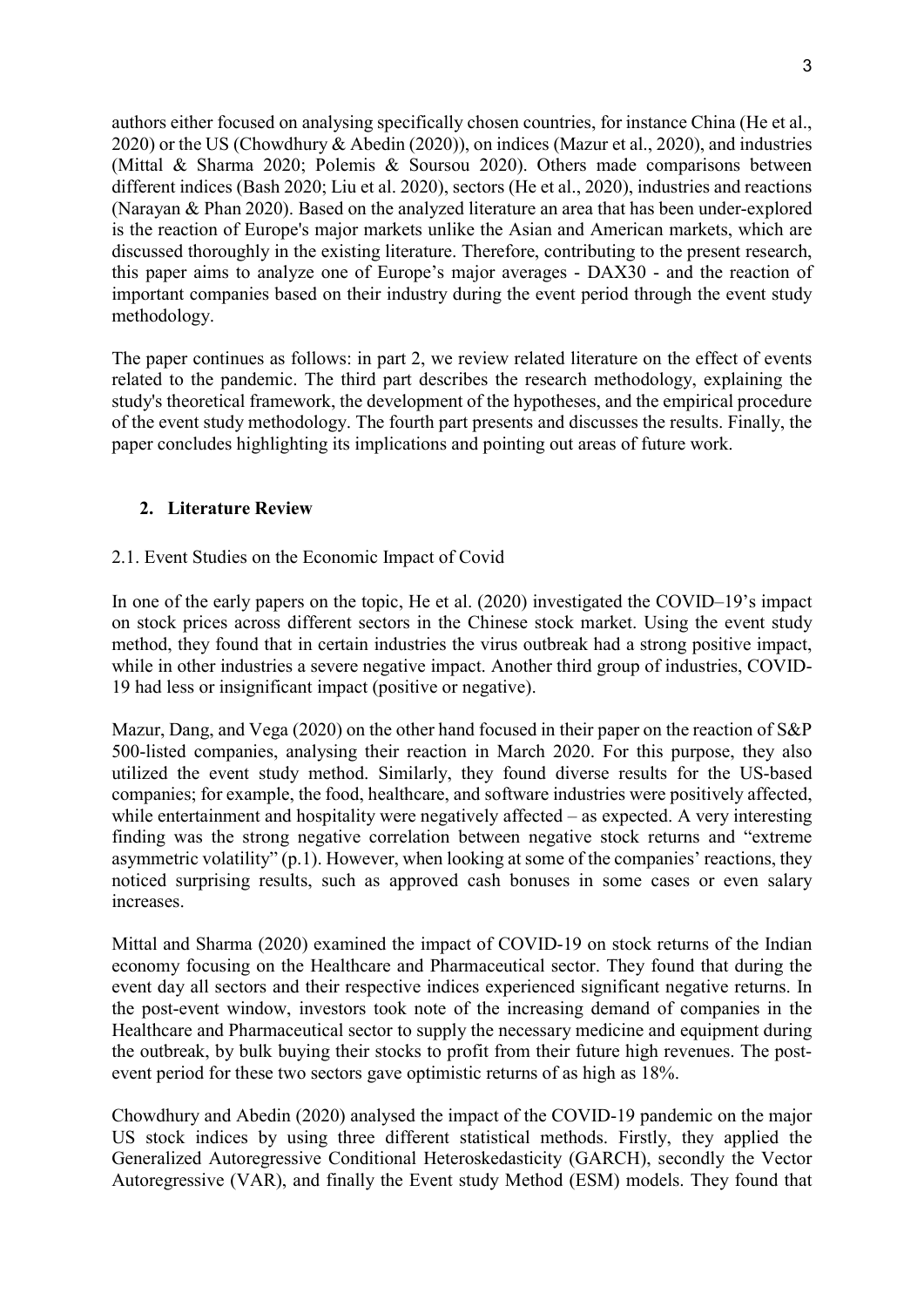there was a negative reaction of the US stock market with an increasing number of death cases, however, a significant positive correlation towards stock market volatility was also observed.

Bash (2020) performed a very broad international analysis by calculating the CARS for 30 different countries and stock market indices. For each of the events, they chose to use the day of the first officially registered virus case. Furthermore, they apply two models, the meanadjusted returns and the market model method as well as a broad selection of event window lengths. Finally, they prove that the international stock market returns reaction is significantly negative.

By examining the reaction of 77 countries (three categories: developed, developing, and undeveloped) and their major indices, Liu et al. (2020) firstly noticed that the pandemic announcement shocked the markets, and secondly that countries with a higher GDP per capita recovered more rapidly than ones with a lower one. To conclude, the authors observed not only a relationship between GDP capita and market reaction but also that more stringent restrictions imposed by governments can alleviate investors' fears.

Harjoto, Rossi, and Paglia (2020) examined two relevant events: not only the WHO announcement regarding the pandemic on the 11th of March 2020 but also the Federal Reserve Bank announcement on the 9th of April 2020. Those two events represent first the shock and then the stimulus on the market. The authors found that COVID-19 caused a negative effect on the global stock markets, in particular on emerging markets and small firms. On the other side, the Fed stimulus resulted in higher positive abnormal returns on the US stock market, compared to other developed countries and emerging markets. Furthermore, the stimulus´s positive abnormal returns impacted the US large companies instead of the smaller ones.

Alali (2020) used the event study methodology analysing the effect of the WHO declaring COVID-19 as a global pandemic on the stock market returns of the five largest Asian stock markets. Two models, the Mean-adjusted Return Model as well as the Market Model were used for three different event window lengths  $((-5,5), (-15,15), )$  and  $(-30,30)$ . In line with other literature, Alali also found significant negative effects of the WHO announcement on stock market returns of the major Asian stock markets.

To prevent the spread of COVID-19, countries responded differently, by locking down economic activity and people's movement, with travel bans, and stimulus packages to cushion the extreme slowdown in economic activity and loss of jobs. Narayan and Phan (2020) analysed how the stock prices reacted to different steps during the COVID-19's evolution. The authors also examined the top-25 most affected countries' stocks' returns during the days the countries recorded virus cases and virus deaths (1st, 100th, 1000th, etc.) As expected, markets initially overreacted to the news of the virus outbreak but over time and with more information becoming available, governments became more comfortable dealing with the crisis, and the markets corrected.

Polemis and Soursou (2020) examined the impact of the pandemic on the stock returns of listed Greek companies in the energy sector specifically. Their findings show negative abnormal returns for most of the firms during the study period, however, divergence from the event day diffuses these effects.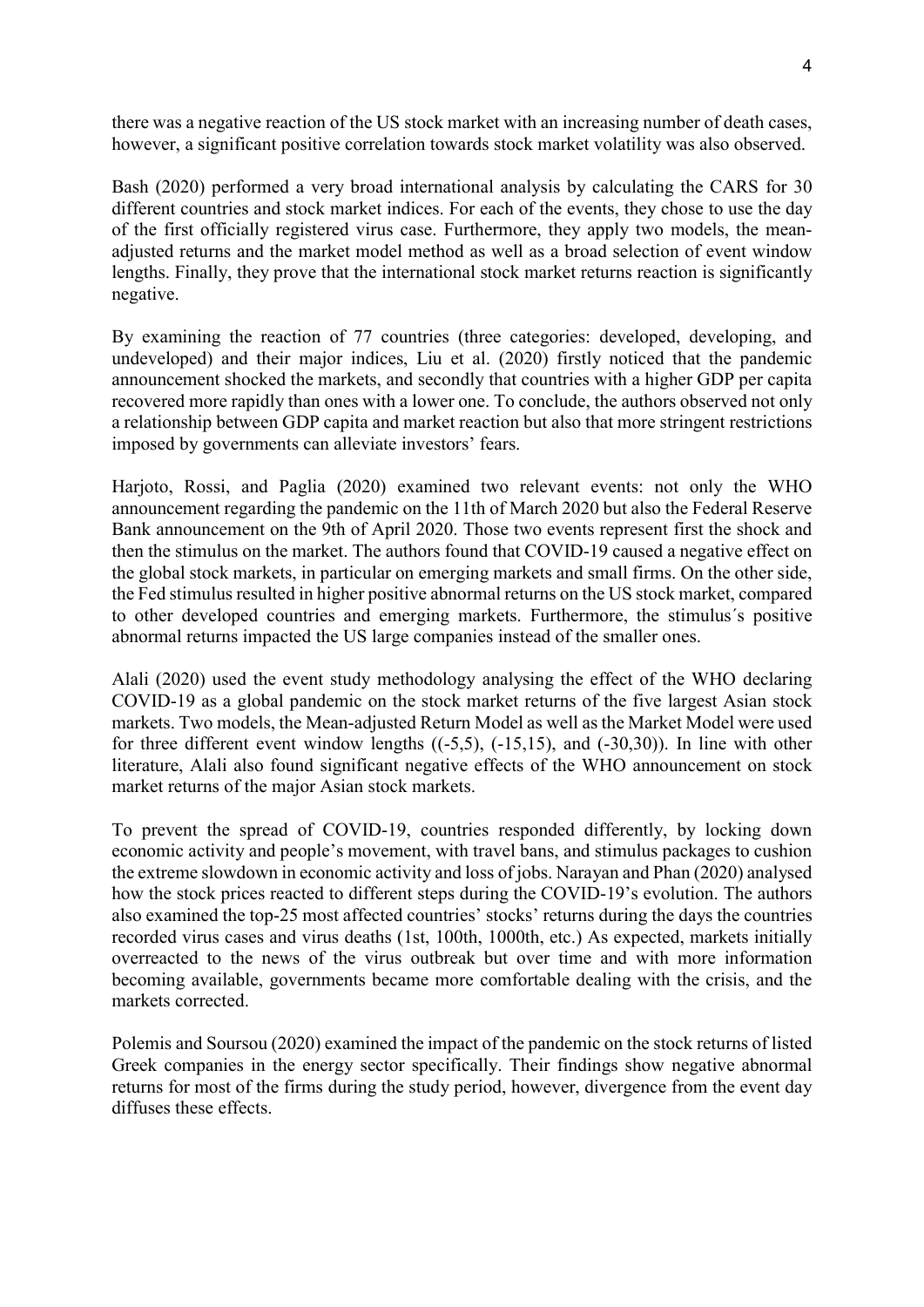#### 2.2. Other Studies on Economic Impact of Covid

Not only event studies are used to analyse the effect of the pandemic in the current literature. One insightful paper is "The impact of COVID-19 on emerging stock markets'' by Topcua and Gulalb (2020). The authors chose to use the Ordinary Least Square (OLS) regression method with robust standard errors, examining the emerging stock markets between March 10 and April 30, 2020. They found a diminishing negative impact of the pandemic with time and then tapering off during April. Furthermore, they compared different regions, finding the highest impact of outbreaks in Asian emerging markets, while lowest in European ones. Another important finding is that the "official response time" (p1.) and the strictness of the measures set by the governments were significant factors.

On a similar note, Khan et. Al (2020) investigated the impact the coronavirus had on the stock market of 16 countries. To do so, they divided the entire period of the study into four periods; a normal, a pre-event, a short-event window, and a longer-event window period and presented their results in three models. Here, the authors concluded that all markets underperformed during the short-event window (20th of January 2020 - 3rd of February 2020) showing a statistically significant difference in daily average returns. Noticeably, markets behaved the same during the later phase period (20/1/2020-3/4/2020) except for Shanghai's Composite Index who even though was severely affected during the short-event window period showed signs of recovery and stabilization during the longer-event. The improvement could be attributed to the drastic measures taken by the Chinese government that regained investors' confidence.

Saad et al. (2020) published the same findings in their event study "Relationship between Share Price and COVID cases among all sectors in main market of Bursa Malaysia", where using a multiple regression approach they detected a negative market reaction to more than half of the industries and a significant relationship between share price and the number of COVID cases.

Table 2 below gives a summary of the literature review used for this paper and provides each paper's information such as author(s), observation and event period, research question, key findings, and other variables.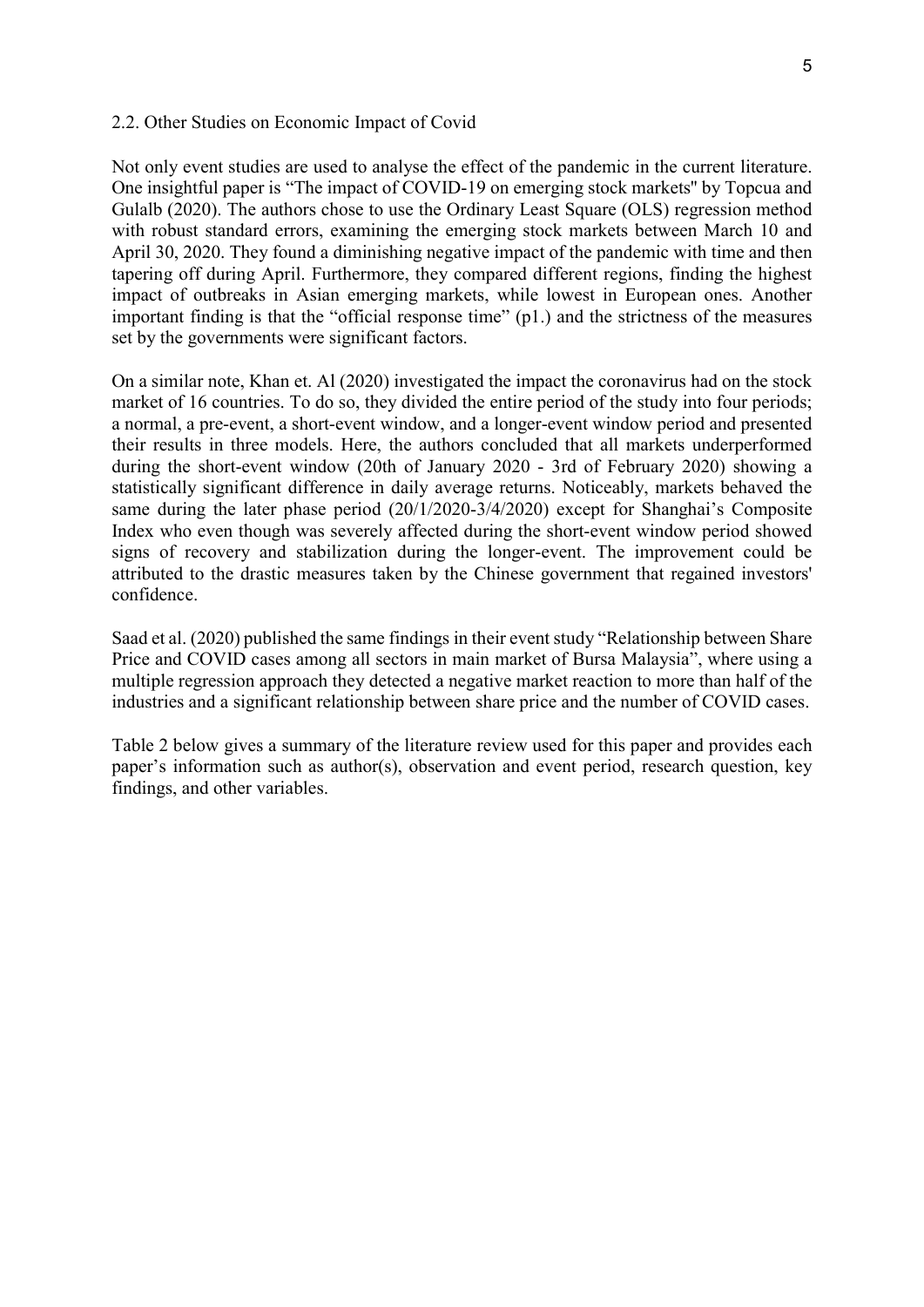| N <sub>0</sub> | <b>Authors</b>                | <b>Size</b>                                             | $Obs. -$<br>Period &<br>Event                    | Event<br>Window<br>length                           | Data<br><b>Source</b>              | <b>Research question</b>                                                                        | <b>Key Findings</b>                                                                                                                                                                                                                                                                                                                                                                                                                                                                                 | Journal                                                |
|----------------|-------------------------------|---------------------------------------------------------|--------------------------------------------------|-----------------------------------------------------|------------------------------------|-------------------------------------------------------------------------------------------------|-----------------------------------------------------------------------------------------------------------------------------------------------------------------------------------------------------------------------------------------------------------------------------------------------------------------------------------------------------------------------------------------------------------------------------------------------------------------------------------------------------|--------------------------------------------------------|
|                | He, Sun,<br>Zhang &<br>Li     | 2,895<br>chinese<br>companie<br>S                       | closure of<br>Wuhan on<br>January 23,<br>2020    | $(-30, 0)$<br>$\cdots$<br>(0, 0)<br>.<br>$(0, +30)$ | not<br>mentioned                   | market performance and<br>response trends of Chinese<br>industries to the COVID-<br>19 pandemic | 1. Negative CARs:<br>transportation, mining, electricity & heating, and<br>environment<br>industries.<br>2. Positive CARs:<br>Sports & Entertainment, information technology,<br>education<br>and health-care industries                                                                                                                                                                                                                                                                            | Emerging<br>Markets Finance<br>and Trade               |
| 2              | Mazur,<br>Dang<br>Vega        | Standard<br>and<br>Poor's<br>$(S\&P)$<br>1.500<br>firms | 2020<br>March 9th<br>Merch 12th<br>March 16th    | (0,0)                                               | Thomson<br><b>Reuters</b><br>Eikon | US stock market<br>performance during the<br>crash of March 2020<br>triggered by COVID-19       | 1. Positive returns: natural gas, food, healthcare &<br>software<br>2. Negative returns: petroleum, real estate,<br>entertainment, and hospitality sectors<br>3. Loser stocks exhibit extreme asymmetric volatility<br>that correlates negatively with stock returns<br>4. Firms react in a variety of different ways to the<br>COVID-19. The analysis of poorest performers reveals<br>departures of senior executives, remuneration cuts $\&$<br>newly approved cash bonuses and salary increases | Finance<br><b>Research Letters</b>                     |
| $\mathfrak{Z}$ | Chowd-<br>hury $\&$<br>Abedin | S&P500<br>$\&$<br>Dow<br>Jones                          | 1.01.2020-<br>30.04.2020<br>Event:<br>20.01.2020 | (0,0)                                               | Yahoo<br>finance                   | Impact of COVID-19<br>pandemic on the US stock<br>market.                                       | US stock market reacts negatively toward confirmed and<br>death cases due to COVID-19, while death cases have a<br>significant impact on stock market volatility                                                                                                                                                                                                                                                                                                                                    | Accounting,<br>Auditing &<br>Accountability<br>Journal |

Table 2: Summary of Relevant Literature Review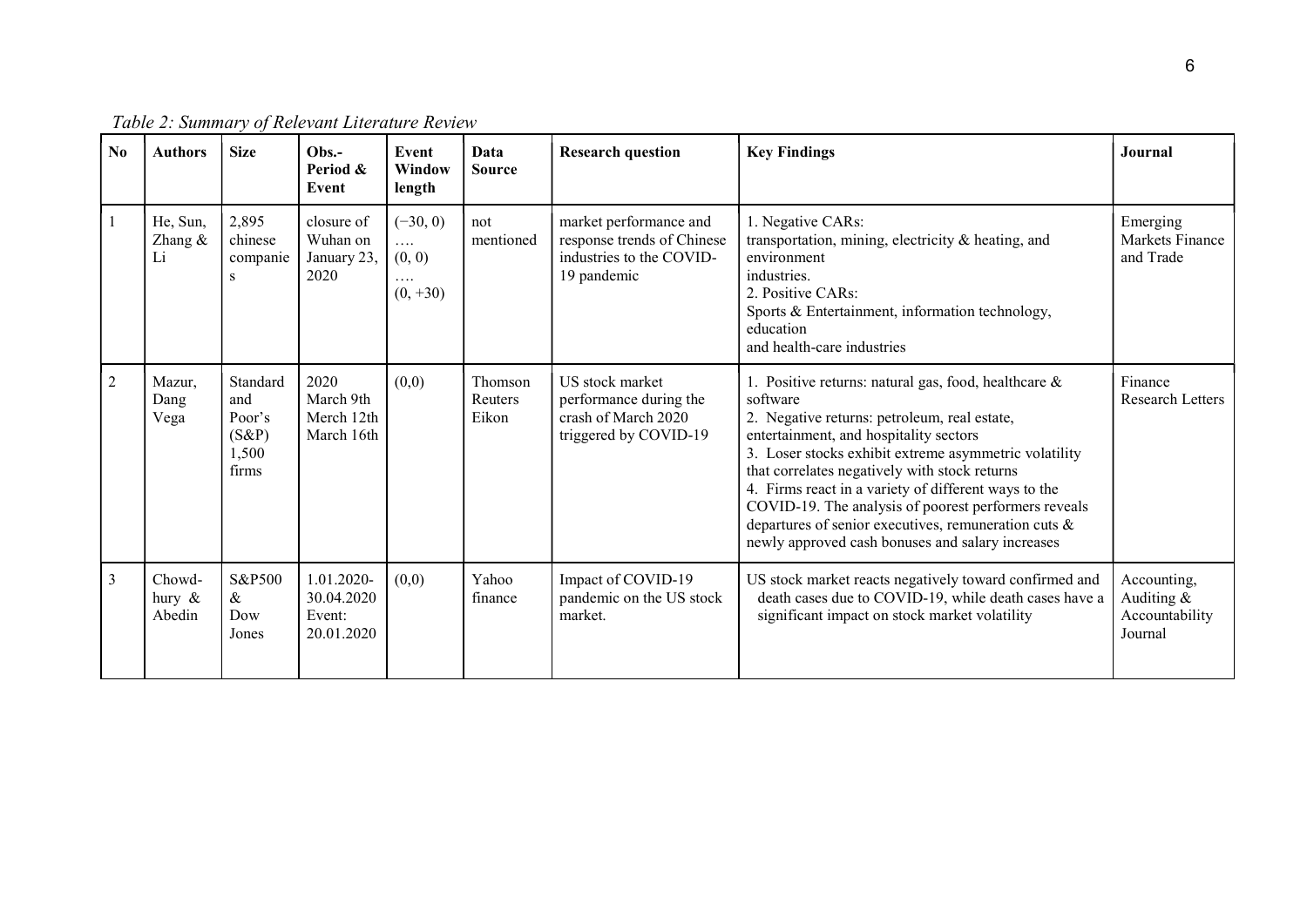| $\overline{4}$ | Bash                            | 30 stock<br>market<br>indices                                                                                 | First<br>registered<br>case<br>in each<br>country                                             | $[-1, 1],$<br>$[-3, 3],$<br>$[-5, 5],$<br>$[-10, 10],$<br>$[-10, 15],$<br>$[-10, 20]$ | European<br>Centre for<br>Disease<br>Prevention                          | effect of the first registered<br>case of COVID-19 for 30<br>stock market indices                                                                                                           | Highly significant negative effects of COVID-19 on all<br>index returns                                                                                                                                                                                          | International<br>Journal of<br>Economics and<br><b>Financial Issues</b> |
|----------------|---------------------------------|---------------------------------------------------------------------------------------------------------------|-----------------------------------------------------------------------------------------------|---------------------------------------------------------------------------------------|--------------------------------------------------------------------------|---------------------------------------------------------------------------------------------------------------------------------------------------------------------------------------------|------------------------------------------------------------------------------------------------------------------------------------------------------------------------------------------------------------------------------------------------------------------|-------------------------------------------------------------------------|
| 5              | Harjoto,<br>Rossi,<br>Paglia    | MXWO,<br><b>MXWO</b><br>U,<br>MXUS,<br>MXEF,<br><b>MXUSL</b><br>C,<br><b>MXUSS</b><br>$\mathbf C$             | 11 March<br>2020<br>9 April<br>2020<br>(FED)                                                  | Each<br>$(-10,$<br>$+10)$                                                             | Bloomberg                                                                | Effects of 2 events (Covid-<br>19 and FED<br>announcement) on<br>different markets                                                                                                          | 1. COVID-19 caused a negative shock to the global stock<br>markets, especially in emerging markets and for small<br>firms<br>2. US stock market experienced positive CARs from the<br>Fed stimulus compared to other developed countries and<br>emerging markets | Applied<br>Economics<br>Letters                                         |
| 6              | Rebucci,<br>Hartley,<br>Jiménez | sovereign<br>bond<br>yields &<br>percent<br>changes<br>in<br>exchange<br>rates<br>(appr.<br>$1000 \text{ bs}$ | Dates of 30<br>Central<br><b>Banks QE</b><br>announcem<br>ents<br>(March and<br>April<br>2020 | (0,0)<br>$(0,-1)$<br>$(0,-2)$                                                         | Bloomberg                                                                | Effect of 30 quantitative<br>easings (QE)<br>announcements made by<br>21<br>central banks on daily<br>government bond yields<br>and bilateral US dollar<br>exchange rates                   | QE is effective in advanced economies and its<br>international transmission is consistent with the<br>working of long-run uncovered interest rate parity.                                                                                                        | <b>NBER</b><br><b>WORKING</b><br><b>PAPER SERIES</b>                    |
| $\tau$         | Polemis,<br>Soursou             | 11<br>energy<br>companie<br>s listed in<br><b>ASE</b>                                                         | Observati-<br>on period:<br>$2/12/19$ -<br>2/7/20<br>Event:<br>23/3/20                        | $(-10,$<br>$+10)$<br>$(-20,$<br>$+20)$<br>$(-50,$<br>$+50)$                           | Athens<br>Stock<br>Exchange,<br>daily stock<br>price<br>informa-<br>tion | How the pandemic<br>influenced the returns of<br>the majority of listed<br>energy firms in the ASE<br>after the Greek Prime<br>Minister's general<br>lockdown announcement<br>(23/03/2020). | The pandemic negatively influenced the stock price<br>returns                                                                                                                                                                                                    | Energy<br><b>Research Letters</b>                                       |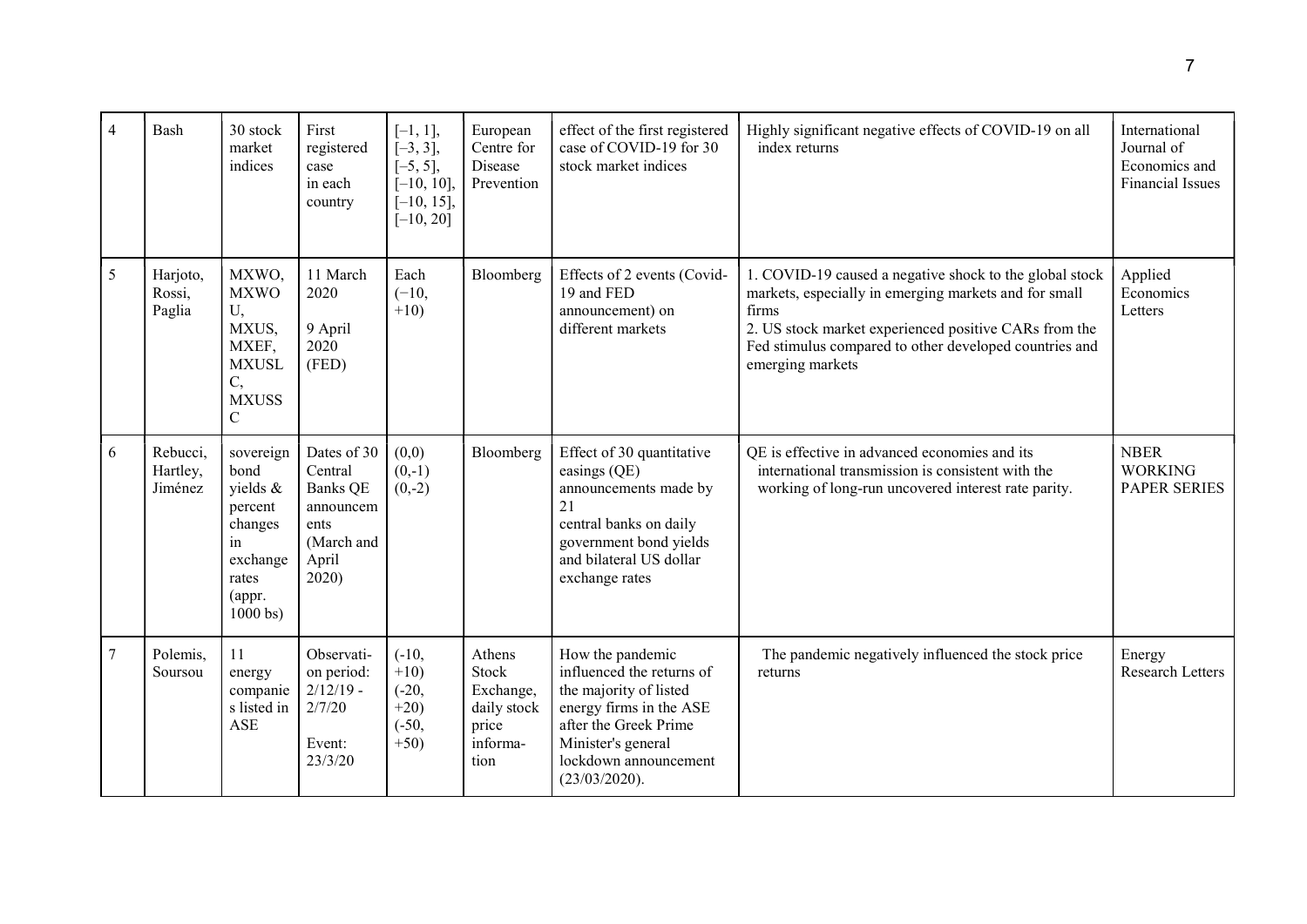| 8 | AlAli,<br>Musaed<br>Sulaiman                                    | Shanghai<br>SE,<br>Nikkei<br>225,<br>Bombay<br>SE, Hang<br>Seng<br>Index,<br>and<br>South<br>Korea<br><b>KOSPI</b><br>Composit<br>e Index | Observatio<br>n period:<br>$4/3/19$ -<br>22/4/20<br>Event:<br>11/3/20 | $(-30,$<br>$+30)$<br>$(-15,$<br>$+15)$<br>$(-5, +5)$                                                              | MSCI,<br>Yahoo<br>Finance | The Effect of WHO<br>COVID-19 Announcement<br>on Asian Stock Markets<br>Returns: An Event Study<br>Analysis.                                  | Results obtained from this research show that the<br>WHO announcement had a significant negative effect<br>on stock market returns on all major Asian stock<br>markets.                                             | Journal of<br>Economics and<br><b>Business</b> |
|---|-----------------------------------------------------------------|-------------------------------------------------------------------------------------------------------------------------------------------|-----------------------------------------------------------------------|-------------------------------------------------------------------------------------------------------------------|---------------------------|-----------------------------------------------------------------------------------------------------------------------------------------------|---------------------------------------------------------------------------------------------------------------------------------------------------------------------------------------------------------------------|------------------------------------------------|
| 9 | Dinh<br>Hoang<br>Bach<br>Phan $&$<br>Paresh<br>Kumar<br>Narayan | 25<br>countries<br>and their<br>indices                                                                                                   | Multiple<br>dates for<br>each<br>country<br>examined                  | 1.WHO<br>declares<br>it a<br>pandemic<br>2.Lockdo<br>wn<br>measures<br>3.Stimulu<br>s package<br>4.Travel<br>bans | Not<br>Mentioned          | How the stock price<br>reacted in different stages<br>of the COVID-19<br>evolution (day of 1st,<br>100th, 1000, 10000 cases<br>were observed) | Results show lockdown measures were the most effective<br>and countries that quickly took measures and applied a<br>travel ban as well, were less severely negatively affected<br>in comparison to other countries. | Emerging<br>Markets Finance<br>and Trade       |

Source: Created by the authors.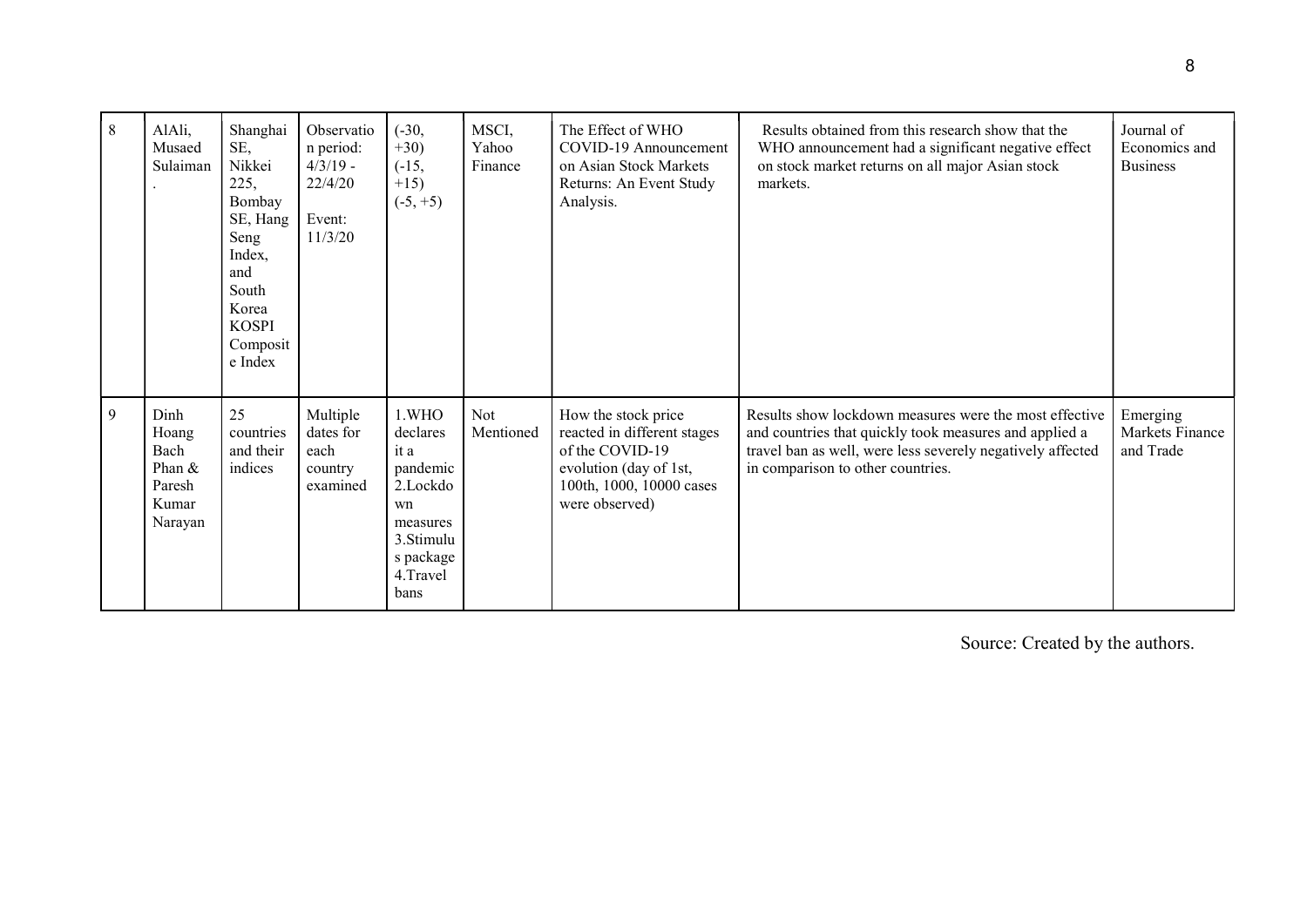### 3. Empirical Procedure

#### 3.1. Theoretical Framework - Efficient Market Hypothesis

"A market in which prices always fully reflect available information is called efficient." - Fama E.F. (1970, p. 383)

The theoretical foundation describing the calculation of return changes of the stock price for a company´s evaluation is the efficient market hypothesis (EMH) (Fama, 1970). Since the real cost of the pandemics' influence are hard to assess, the market value of a company is often used to detect the resulting loss after an event. For the event study methodology, which will be described in detail later, the Efficient Market Hypothesis was found by Fama (1970) as the underlying theory.

As per this hypothesis, in efficient markets, investors evaluate a company as  $Vt$ , signifying the discounted value of its predicted future cash flow at time  $t$ . This implies that companies' value are mainly grounded on the investors' anticipation of future abnormal returns  $(ARs)$ . Their anticipation is based on their given information, thus new information would alter their evaluation correspondingly. Subsequently, stock prices mirror available public information (Fama, 1970). Therefore, during a time  $t+1$ , the worth of a company is  $Vt+1$  (Yayla & Hu, 2011). The difference between *Vt* and *Vt*+1 is  $\Delta V$ , which shows the change of the company's value, resulting of new information. This means the stockholder´s negative or positive assessment of such information is supposed to be revealed in  $\Delta V$  respectively. As a result, the examination of the financial market is representing the investors' anticipations on the future stability and value of a company (Yayla & Hu, 2011; Fama E. F., 1970).

In the case of a negatively perceived event, such as a lockdown, the EMH could hint at a negative  $\Delta V$  following the announcement - following an assumption that investors would judge the lockdown as a likely hazard to the company's future cash flow.

Fama (1970) formulated three forms of market efficiency: the strong, semi-strong, and weak form. According to the strong form, any information, private and public, is shown in market prices. It is based on the premise that neither information asymmetry nor transaction costs exist, and that all depositors agree on a price (ibid.1970). Therefore, it would not be possible to outperform the market. Nevertheless, this form of efficiency hardly exists. As per the semistrong form of market efficiency, all publicly available information (but not private) is displayed by the stock price. Accordingly, the availability of public information decides the price (ibid., 1970). Outperforming the market is merely doable with insider information. Fama (1970) proved the existence of this market form. However, the weak form of market efficiency is the most known one. It says that future prices incorporate only information of historical prices. If the past is the sole factor to predict future prices, consequently, it is unrealistic to outperform the market. Only if more variables impact the stock price, the market could be outperformed (ibid., 1970).

This analysis is based on the assumption of a semi-strong market. Firstly, it cannot be strongly efficient, due to lacking private information, the existence of transaction costs, and information asymmetries. Secondly, it is not weakly efficient, as the stock prices do not exclusively contain historical prices, but the expectations of future prices based on the lockdown announcement as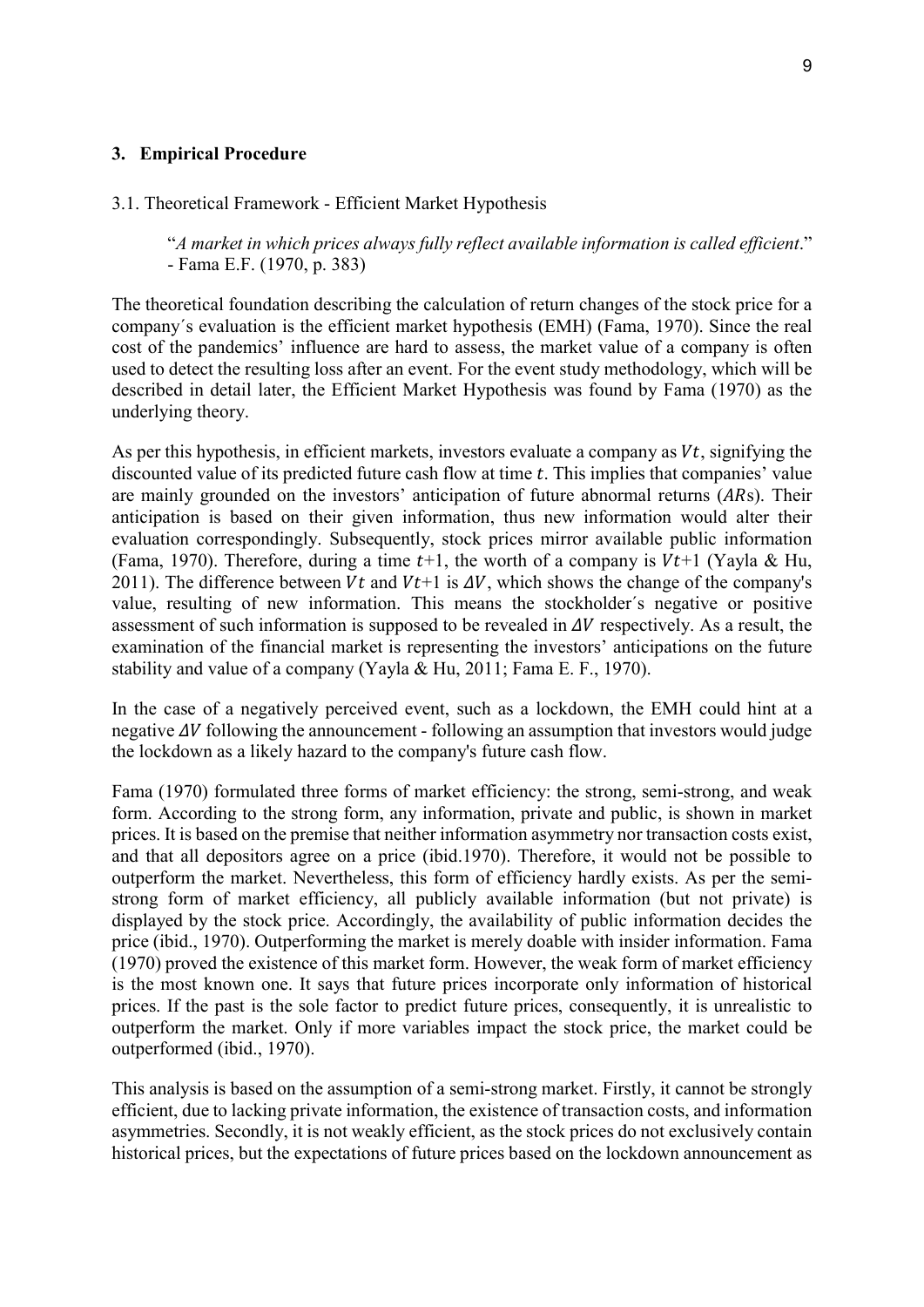well. Since prices change after new public information, this analysis presupposes a semi-strong market.

## 3.2. Research Hypotheses

According to the literature, there were negative consequences worldwide connected to lockdown announcements, which had a negative influence on investors' valuation of a company's expected short term and long-term profits.

## Accordingly, the first hypothesis is:

H1: The pandemic announcement had a negative effect on the German Index DAX30, as identified by negative cumulative abnormal returns on its stocks.

Since there is a difference between the business activities of specific companies and industries, it is assumed that they react in a different way to the pandemic declaration. Some could be affected more severely than others. Maybe some companies or industries even profit from the events. Therefore, this question should be analysed with the second hypothesis:

H2: The different industries of DAX30 are affected differently by the pandemic announcement.

# 3.3. Applying the Event Study Methodology

As described by the Efficient Market Hypothesis, the stock price should mirror a company's value, which ultimately depends on all public information (Fama, 1970). Therefore, price changes due to an event should expose the economic impact quite precisely, as they are relatively free of insider manipulation (Yayla & Hu, 2011). Other methods, for instance, studies based on accounting data are used less often, because managers can select accounting processes, making those figures less trustworthy (McWilliams & Siegel, 1997; Fama, 1970).

Consequently, the event study methodology is utilized commonly in finance or management and applied in various research areas such as mergers and acquisitions, stock splits, strategic alliances, or miscellaneous investment decisions (Yayla & Hu, 2011). Furthermore, event studies are common to assess the impact of a company's newly created CIO positions, IT investments, or web traffic announcements (Konchitchki & O'Leary, 2011).

Three central assumptions are the fundament of the event study methodology: Firstly, in line with Fama's EMH-theory the analysed market is semi-strongly efficient. Secondly, the specific events of interest must occur unforeseen by the market, so that they cannot affect the investors' actions before the event is happening. Thirdly, as described by MacKinlay (1997), it is postulated that there is no event clustering. That means, no other events are occurring in close time before or after the event of interest. Only that enables us to calculate the variance of the cumulative average abnormal returns without considering covariances between the events, so these are set to zero (MacKinlay, 1997).

MacKinlay's (1997) approach is considered best practice for event studies. This is why, it is being used in this thesis as well. His recommended steps are (1) definition of the event of interest and choice of firms analysed in the study; (2) identification of the event window; (3) estimation of a normal return being expected in the event window, if the event would not occur;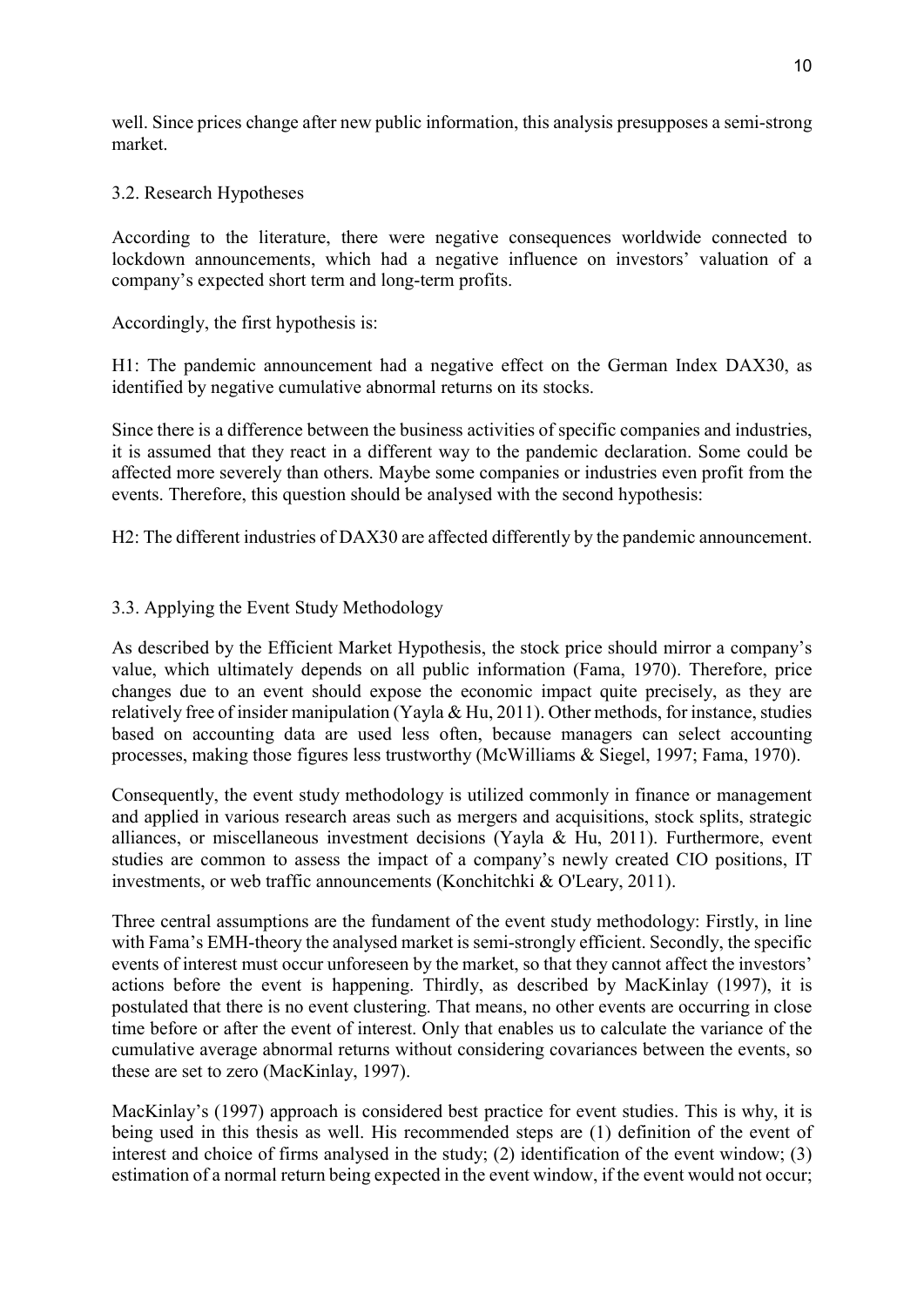(4) calculation of the cumulative abnormal return during the event window; (5) testing for statistical significance (ibid., 1997).

In the first stage, the study sample is selected. In this study the event of interest is the COVID-19 pandemic announcement in March 2020. On Wednesday March 11, 2020, the WHO declared the rapidly spreading coronavirus outbreak a pandemic, acknowledging what seemed clear at the time; the virus will likely spread all over the world. The reason for choosing this day as the event of interest is its relevance - it is an international event of an international independent organization (WHO).

There have been a few moments and announcements, but none of such relevance. On January 27, 2020, the first case in Germany became known in the federal state of Bavaria. Slowly the number of cases was growing. One month later, on February 27<sup>th</sup>, facing a total of 26 confirmed cases, the German government established an "inter-ministerial national crisis management group" (Wieler et al, 2020). Followingly, all incoming travelers from high-risk areas had to provide information about their potential exposures and contact details. Furthermore, travel and mass gatherings were increasingly restricted. On March 10, Germany forbade mass gatherings with more than 1,000 persons one day before the WHO pandemic announcement. After that, in mid-March the federal states began to shut-down schools (Wieler et al, 2020). On March 18, non-EU citizens were barred from entering the EU for 30 days. On March 22, Chancellor Angela Merkel announced a light lockdown: implementation of a "contact ban," limiting public gatherings to two people, requiring physical distance of at least 1.5 meters, and closing many businesses (ibid., 2020).

In the next step the sample is chosen. We selected the market data of the companies traded in the index DAX30. The DAX is the most important German stock index. It measures the performance of the 30 largest and most liquid companies on the German stock market and represents around 80 percent of the market capitalization of listed stock corporations in Germany. The source of the financial data used is Yahoo!Finance. Table 3 below lists the 30 companies included in the DAX30 index as at March 2020 - indicating the industry of each company as per the classification by the Prime Standard<sup>2</sup> of the Frankfurt Stock Exchange Deutsche Börse AG, 2019).

| <b>Instrument</b> | <b>Ticker</b> | <b>Industry</b>               |
|-------------------|---------------|-------------------------------|
| <b>BMW</b>        | <b>BMW.DE</b> | Automobile                    |
| Volkswagen Group  | VOW3.DE       | Automobile                    |
| Daimler           | DAI.DE        | Automobile                    |
| Continental       | CON.DE        | Automotive                    |
| Heidelberg Cement | <b>HEI.DE</b> | <b>Basic Materials</b>        |
| Covestro          | 1COV.DE       | <b>Basic Materials</b>        |
| <b>BASF</b>       | <b>BAS.DE</b> | <b>Basic Materials</b>        |
| Linde             | LIN.DE        | <b>Basic Materials</b>        |
| Deutsche Telekom  | DTE.DE        | <b>Communication Services</b> |
| Beiersdorf        | <b>BEI.DE</b> | <b>Consumer Goods</b>         |
| Henkel            | HEN3.DE       | <b>Consumer Goods</b>         |

Table 3: 30 companies listed in DAX30, their Ticker and Industry

-

<sup>&</sup>lt;sup>2</sup> The Prime Standard relates to sectors and industries of the Frankfurt Stock Exchange, that list companies complying with a higher standard of reporting and disclosure than required by German law. Companies in Germany's DAX index have to meet Prime Standard requirements (Deutsche Börse AG, 2019).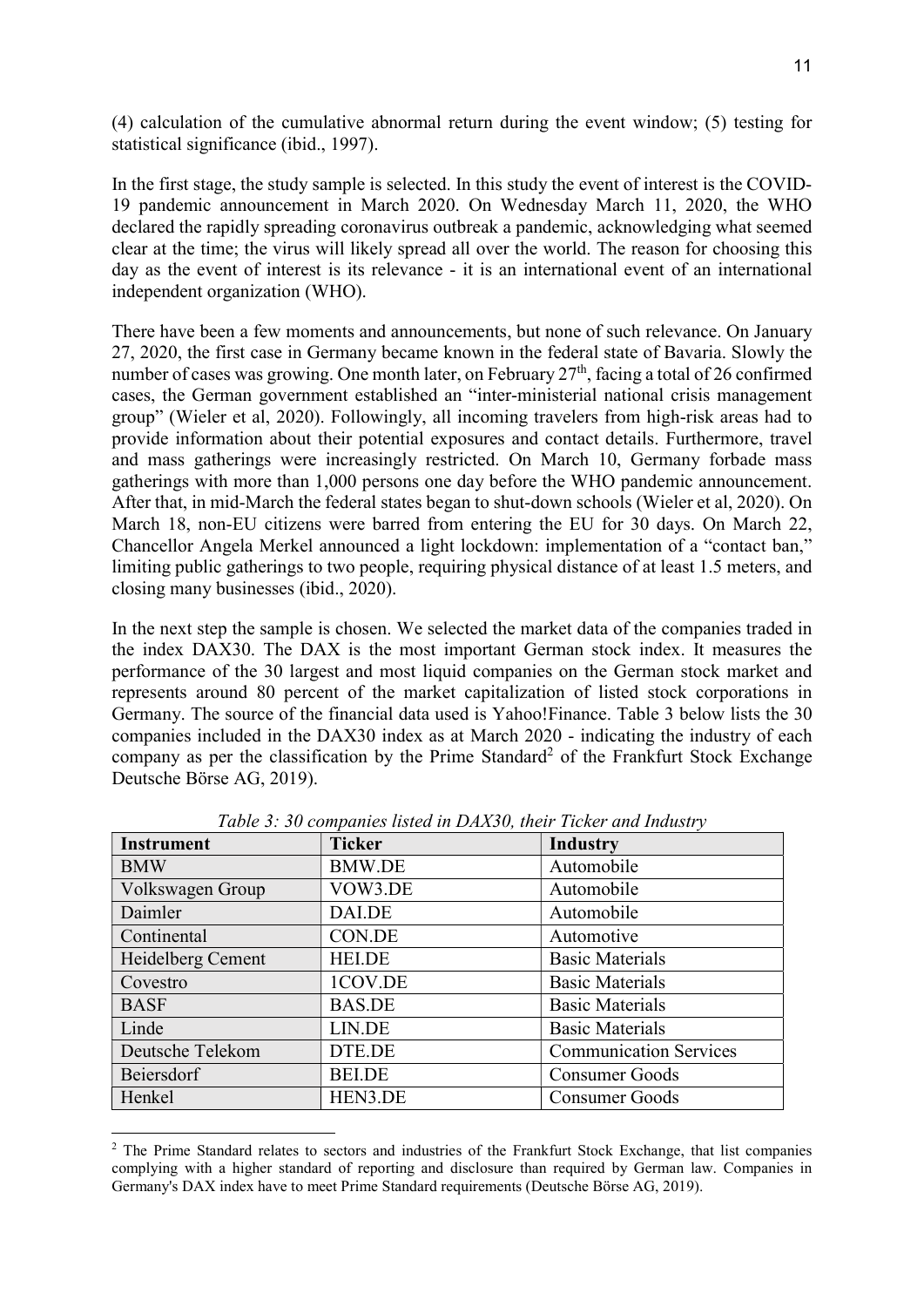| Deutsche Bank                 | DBK.DE         | <b>Financial Services</b>   |
|-------------------------------|----------------|-----------------------------|
| Deutsche Borse                | DB1.DE         | <b>Financial Services</b>   |
| Munich Re                     | MUV2.DE        | <b>Financial Services</b>   |
| Allianz                       | <b>ALV.DE</b>  | <b>Financial Services</b>   |
| Adidas                        | ADS.DE         | Footwear                    |
| <b>Fresenius Medical Care</b> | <b>FME.DE</b>  | Healthcare                  |
| Merck                         | MRK.DE         | Healthcare                  |
| Fresenius                     | FRE.DE         | Healthcare                  |
| Bayer                         | <b>BAYN.DE</b> | Healthcare                  |
| <b>MTU Aero Engines</b>       | MTX.DE         | Industrials                 |
| Deutsche Post                 | DPW.DE         | Industrials                 |
| <b>Siemens</b>                | <b>SIE.DE</b>  | Industrials                 |
| Delivery Hero                 | DHER.DE        | <b>Online Food Ordering</b> |
| Deutsche Wohnen               | DWNI.DE        | <b>Real Estate</b>          |
| Vonovia                       | <b>VNA.DE</b>  | Real Estate                 |
| Infineon Technologies         | <b>IFX.DE</b>  | Technology                  |
| <b>SAP</b>                    | SAP.DE         | Technology                  |
| <b>RWE</b>                    | RWE.DE         | <b>Utilities</b>            |
| E.ON                          | <b>EOAN.DE</b> | Utilities                   |

Source: Created by the authors.

We next consider the event window.

It is assumed that investors do not instantly react to the event, because information is needed before a potential reaction can follow (MacKinlay, 1997). Consequently, the event window must be longer than the specific event of interest - in this case, the announcement of the government. Therefore, the day before the lockdown announcement (due to potential information leak) and the day after (due to uncertainty or closed market), are normally integrated into the event window.

Classically, the event of interest itself is defined by day-0, whereas  $[-x, +y]$  shows the event window. Here -x signifies the number of days before the event and +y the number of days afterwards (Konchitchki & O'Leary, 2011).

However, different studies have chosen other window lengths, as there is no scientific way to determine an "ideal" length. Still, the event window should be kept shorter, to diminish the risk of containing unrelated variables, which impact the stock price (MacKinlay, 1997). Another point is that a long event window can reduce the power of the test statistic. Furthermore, the length of the event window must be the same for all observations and not overlapping with the estimation window, which was used to estimate normal returns (ibid., 1997).

For this study, three event windows for the event are utilized to have a better overview and make a comparison of possible variations if needed. A longer window contains information leading towards the day of the event such as an increasing number of cases. A shorter window narrows the focus on the exact days around the event. The event windows are [-5;+5], [- $10;+10$ ],  $[-14;+14]$ .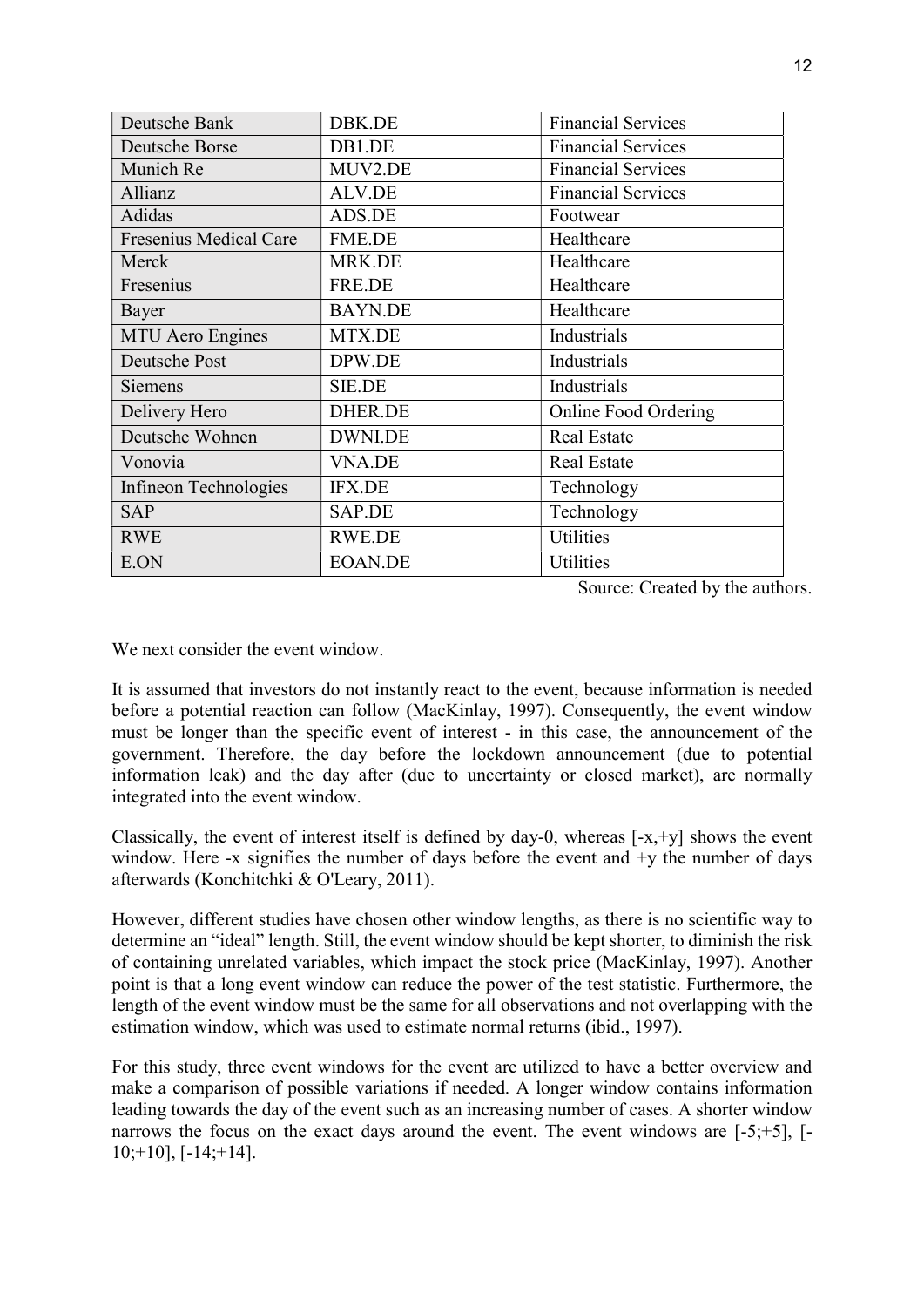We next proceed to the estimation of a normal return.

The impact of the market response during the event window will be compared with an estimation period. Normally it is a substantial time window before the event window (MacKinlay, 1997).

Figure 1: Timeline of an event study.



Source: MacKinlay, 1997, p. 20

The event time is indicated by  $\tau$ , where  $\tau$ 0 is the event date, T1 to T2 is the event window, T0 to T1 is the estimation window, and T2 to T3 the post-event window. Usually, there is a gap between the first two periods, to avoid overlap. The gap´s length needs to be determined carefully since a short gap decreases the possibility of differing company betas due to investments, leverage, or strategy changes. However, if it is too short, the estimation period could already include bias by the event, in case of information leak (ibid., 1997).

For this study, the estimation window length is set to 197 trading days. Therefore, beginning at day -233 and ending at day -33. It ends 33 days before the COVID-19 Pandemic announcement, one day before the first Covid case in Germany on the 27th of January.

The next stage is the calculation of the normal return. For that, the established models can be used, for instance, the market model or the Fama-French-three-factor model (Brown & Warner, 1985). As per Brown and Warner (1985), while single factor models show less variance, they give very similar results as more complex multifactor models. Those might reduce the ARs to some extent since they explain more volatility within the normal returns. However, according to the author, the marginal explanatory power of additional factors is small, meaning that the complex model has just limited advantages (ibid., 1985).

For that reason, in this study, the market model is used, which is commonly applied in practice and belongs to the category of single-factor models. The market model supposes a linear relationship between the market portfolio return  $(R_{m1})$  and the return of security  $(R_{ti})$ (MacKinlay, 1997):

$$
E[R_{it}] = \alpha_i + \beta_i * R_{mt} + e_{it}
$$
  

$$
E[\varepsilon_{it}] = 0 \qquad var[\varepsilon_{it}] = \sigma_{ej}^2
$$

where  $Rm\tau$  and  $Ri\tau$  are the returns of the market portfolio and the security *i*, respectively.  $E[Ri\tau]$  is the expected return of the security *i*. Further,  $a_i$ ,  $\beta_i$  and  $\sigma^2_{ij}$  are the parameters of the model,  $e_{it}$  is the zero mean disturbance term (ibid., 1997).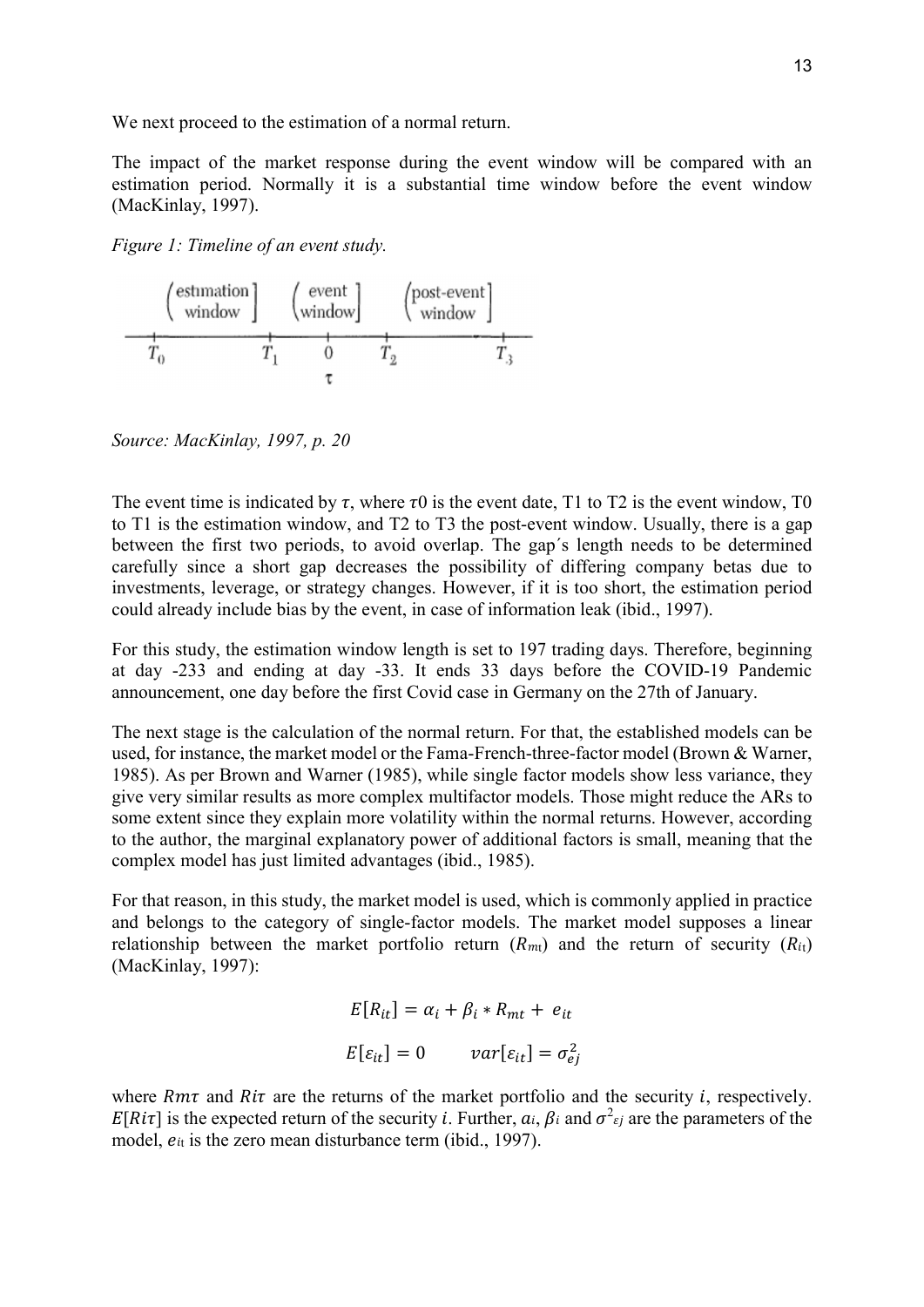After the estimation of the normal return, the abnormal return is computed, by deducting the normal from the de facto measured return. Thus, the abnormal return means the difference between the normal return (theoretically without any event) and the actual return (with the event):

$$
AR_{it} = R_{it} - (\alpha_i + \beta_i * R_{mt})
$$

where ARit is a firm's abnormal return on the announcement day t=0. Rit is the actually measured return of a day in the event window (ibid., 1997).

Having determined a company's ARs of a given day, the ARs of all days in the event window (t1 to t2) are accumulated after that to calculate the cumulative abnormal returns (CARs) (ibid., 1997):

$$
CAR_i(t_1, t_2) = \sum_{t=t_1}^{t_2} AR_{it}
$$

where  $\mathit{CAR}$  i embodies the cumulative abnormal return for the event i.

With a growing length of the event window, the  $CARi$ 's variance change (MacKinlay, 1997):  $\sigma_i^2(t_1, t_2) = (t_2 - t_1 + 1)\sigma_{e_i}^2$ 

To evaluate the average impact of one or more events on the sample, all cumulative abnormal returns of the companies are summed up and then divided by the number of the companies, in our case 30:

$$
CABA = \frac{1}{n} \sum_{i=1}^{n} CAR_i
$$

where  $CAAR$  is the cumulative average abnormal return of the event in the full sample (ibid. 1997).

For the validation of the event study's results, the t-test is used. It is applied to test the null hypothesis, that the cumulative average abnormal returns are not significantly different from zero.

The t-test the basic parametric test, consistently assuming a standard normal distribution of the calculated ARs. For event studies the t-test, which was developed by Brown and Warner (1985) and was calculated as follows:

$$
t = \frac{CAR_{[t_1, t_2]}}{\sigma_{C A A R_{[t_1, t_2]}}}
$$

Where the standard deviation is defined as:

$$
\sigma_{CAR[t_1, t_2]} = \frac{1}{n - d} \sum_{i=1}^{n} (CAR_{i(t_1, t_2)} - CAR_{i(t_1, t_2)})^2
$$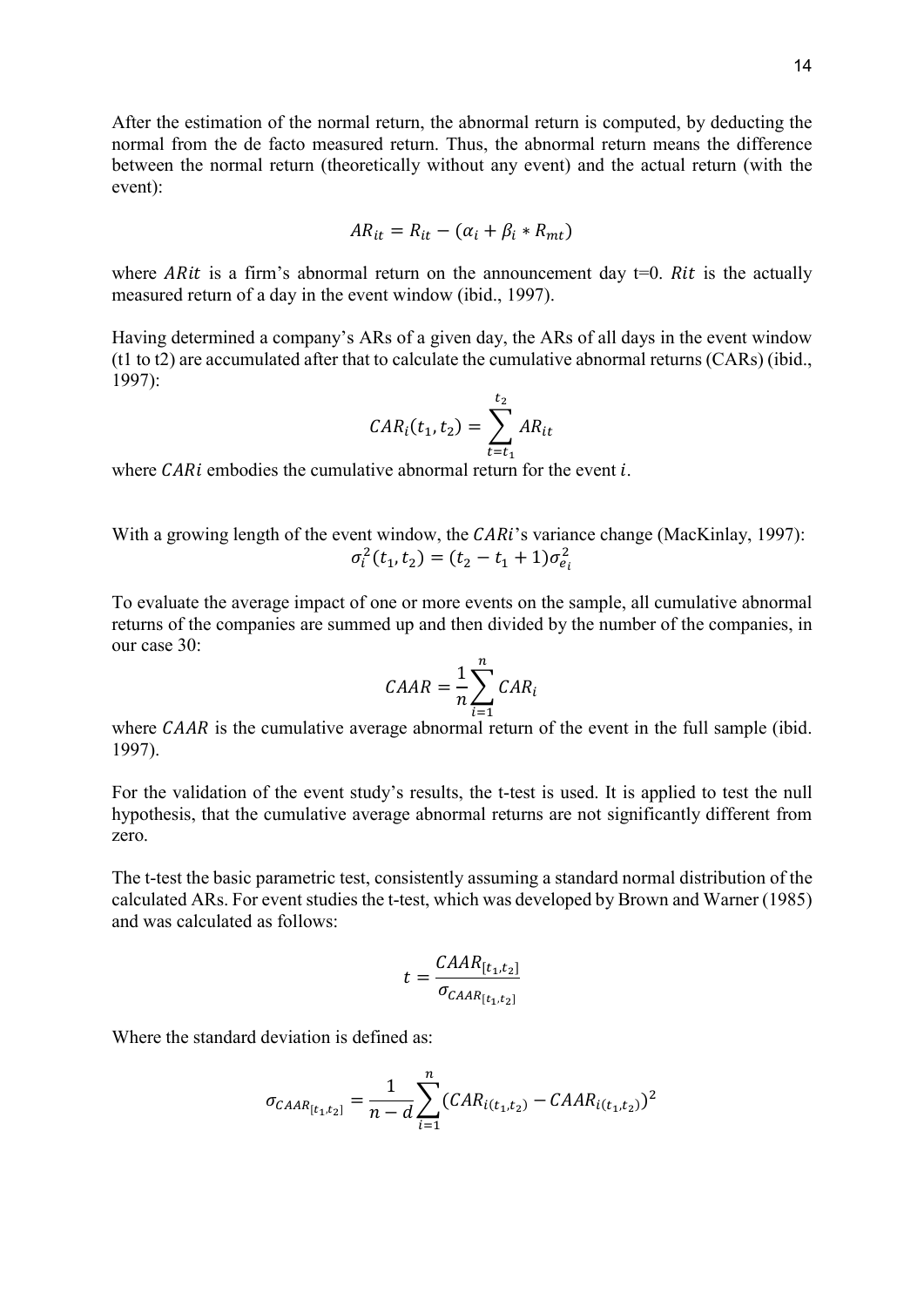## 4. Discussion of Results

Tables 4 and 5 show the impact of the COVID-19 pandemic declaration on the DAX30 index. Looking at the total of DAX30 (see tables 4 and 5) one can notice that the index had negative returns in all three event windows. Table 4 summarizes the direct comparison of DAX30 returns between the estimation period and event windows. While the DAX30 returns in the estimation period were positive (14.03%) for all three event windows the returns were strongly negative, between -22.71% to -30,39%. Therefore, the first hypothesis cannot be rejected, which was:

H1: The pandemic announcement had a negative effect on the German Index DAX30, as identified by negative cumulative abnormal returns on its stocks.

|                                                | % Change on DAX30 returns during different periods |             |              |
|------------------------------------------------|----------------------------------------------------|-------------|--------------|
| <b>Estimation Period (-230,-33)</b> $(-5, +5)$ |                                                    | $(-10,+10)$ | $(-14, +14)$ |
| 14.03%                                         | $-30.39%$                                          | $-22.71%$   | $-27.28%$    |

Table 4: Comparison of estimation and event window % of Change on returns of DAX30 Index

In the following, the effects on each of the industries will be explained to answer the second Hypotheses:

H2: The different industries of DAX30 are affected differently by the pandemic announcement.

Table 5 shows the impact of the COVID-19 pandemic declaration on the market value of the 13 industries in Germany's index DAX.

Table 5: CAR & t-test on the different industry traded on Dax during Covid-19 pandemic announcement based on different event windows.

| $CAR$ $%$ t-test                 |            |               | <b>Event Window</b> |               |            |
|----------------------------------|------------|---------------|---------------------|---------------|------------|
| <b>Industry</b>                  |            | $[-5, +5]$    | $[-10, +10]$        | $[-14, +14]$  | Average    |
| <b>Automobile</b>                | CAR        | $-0.0600$ *** | $0.05851$ ***       | 0.00765       | 0.204%     |
|                                  | t-test     | $-6.238$      | 6.079               | 0.796         |            |
| <b>Automotive</b>                | <b>CAR</b> | $-0.0849$ *** | $-0.0531$ ***       | $-0.0448$ *** | $-6.098\%$ |
|                                  | t-test     | $-5.825$      | $-3.642$            | $-3.071$      |            |
| <b>Basic Materials</b>           | <b>CAR</b> | $0.10449$ *** | $0.02688$ ***       | $0.04768$ *** | 5.969%     |
|                                  | t-test     | 10.393        | 2.674               | 4.743         |            |
| Communication<br><b>Services</b> | <b>CAR</b> | $-0.1544$ *** | $-0.1505$ ***       | $-0.1299$ *** | 14.500%    |
|                                  | t-test     | $-24.056$     | $-23.453$           | $-20.236$     |            |
| Consumer<br>Goods                | <b>CAR</b> | $-0.0011$     | $-0.0906$ ***       | $-0.0551$ *** | $-4.898\%$ |
|                                  | t-test     | $-0.115$      | $-8.805$            | $-5.355$      |            |
| <b>Financial</b>                 | <b>CAR</b> | $-0.1186$ *** | $-0.0465$ ***       | $-0.0850$ *** | $-8.340\%$ |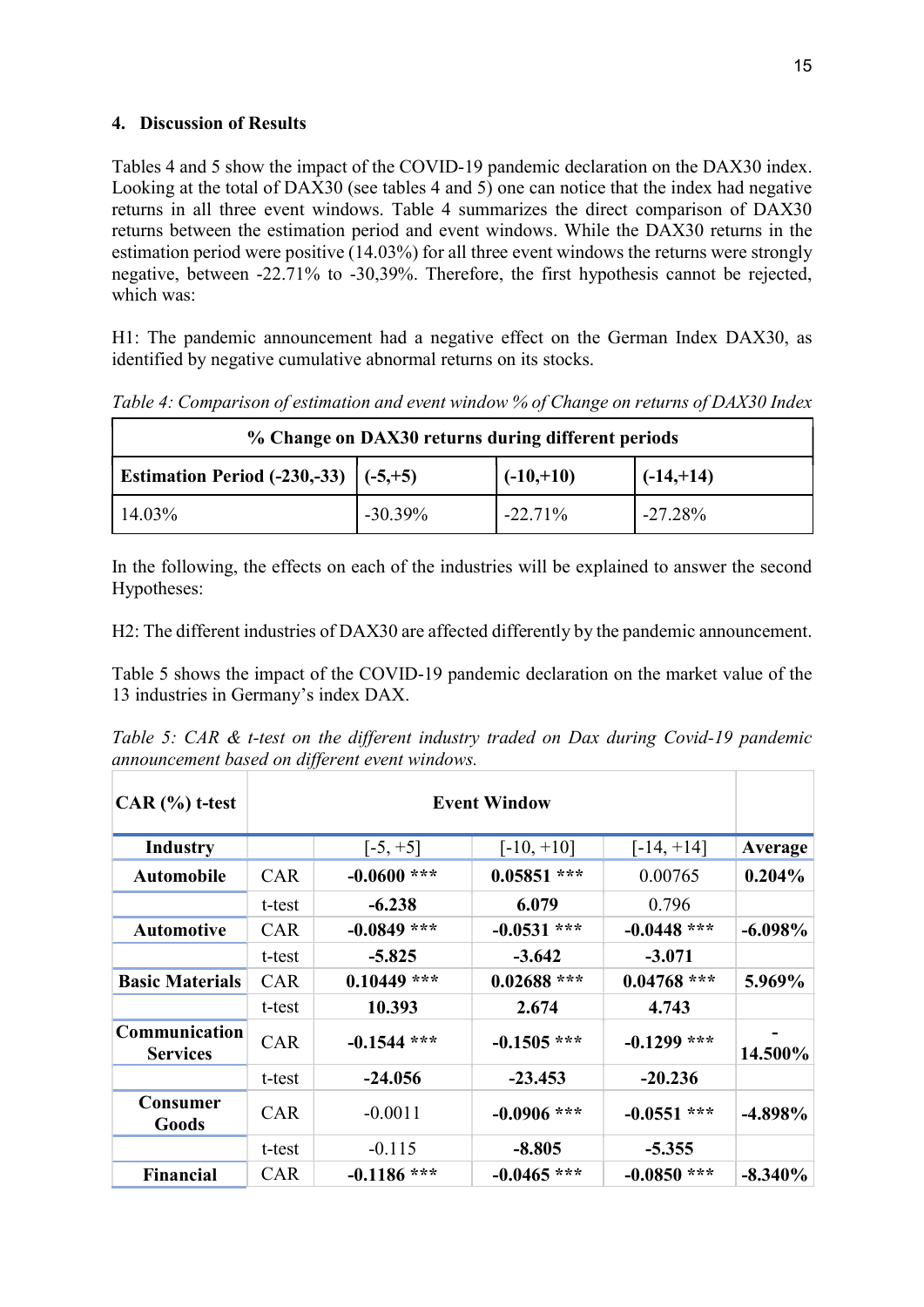| <b>Services</b>                |            |               |               |               |            |
|--------------------------------|------------|---------------|---------------|---------------|------------|
|                                | t-test     | $-16.243$     | $-6.379$      | $-11.644$     |            |
| Footwear                       | <b>CAR</b> | $-0.0489$ *** | $0.02940**$   | $-0.0313**$   | $-1.694\%$ |
|                                | t-test     | $-3.559$      | 2.140         | $-2.279$      |            |
| Healthcare                     | <b>CAR</b> | $-0.0053$     | $-0.0515$ *** | $-0.0195$     | $-2.546%$  |
|                                | t-test     | $-0.451$      | $-4.352$      | $-1.649$      |            |
| <b>Industrials</b>             | <b>CAR</b> | $-0.1328$ *** | $-0.0882$ *** | $-0.0757$ *** | $-9.894\%$ |
|                                | t-test     | $-14.611$     | $-9.701$      | $-8.333$      |            |
| <b>Online Food</b><br>Ordering | <b>CAR</b> | $0.09446$ *** | $0.17482$ *** | 0.03141       | 10.023%    |
|                                | t-test     | 3.852         | 7.128         | 1.281         |            |
| <b>Real Estate</b>             | <b>CAR</b> | $-0.2306$ *** | $-0.1054$ *** | $-0.1391$ *** | 15.840%    |
|                                | t-test     | $-15.981$     | $-7.306$      | $-9.643$      |            |
| <b>Technology</b>              | <b>CAR</b> | $0.13058$ *** | $0.11270$ *** | $0.13923$ *** | 3.008%     |
|                                | t-test     | 9.014         | 7.780         | 9.611         |            |
| <b>Utilities</b>               | <b>CAR</b> | $-0.1617$ *** | $-0.1685$ *** | $-0.1953$ *** | 17.521%    |
|                                | t-test     | $-13.596$     | $-14.172$     | $-16.425$     |            |
| Average                        |            | $-7.396\%$    | $-2.710%$     | $-4.231\%$    |            |

CAR stands for cumulative abnormal return. The abscissa represents the event window and the ordinate represents the industry. \*\*\*, \*\*, and \* are significant at 1%, 5%, and 10% confidence levels, respectively.

It can be seen in Table 5 that, in the short event periods [-5;5], the value of companies of the industries Automobile, Footwear, Automotive, Communication Services, Financial Services, Industrials, Real Estate, Utilities all significantly declined.

In contrary fashion, the industries of Basic Materials, Online Food Ordering and Technology experienced positive returns and continued to rise, even though in the longer window Online Food Ordering industry returns are not significant. Consumer Goods and Healthcare were not significantly affected in the shorter window, but both industries experienced negative returns during the [-10;10] period. Finally, Healthcare was not affected during the longer window while Consumer Goods was still in the negative returns.

As the event windows become longer, certain industries seem to deviate from their shorter event window returns. For instance, the Automobile industry was significantly hit in the shorter event period when the pandemic broke out but rebounded in the subsequent event window and became insignificant in the longer event window. Another example is the Footwear industry, which went, from the negative returns of the shorter window, to significant positive returns in the subsequent and longer event ones.

To discuss in more detail the impact of COVID-19 on various industries, Figures 1-3 below show the CARs across the industries during the three event windows. More detailed information on the performance of all the companies is provided in Tables A1-A6 in Appendix A.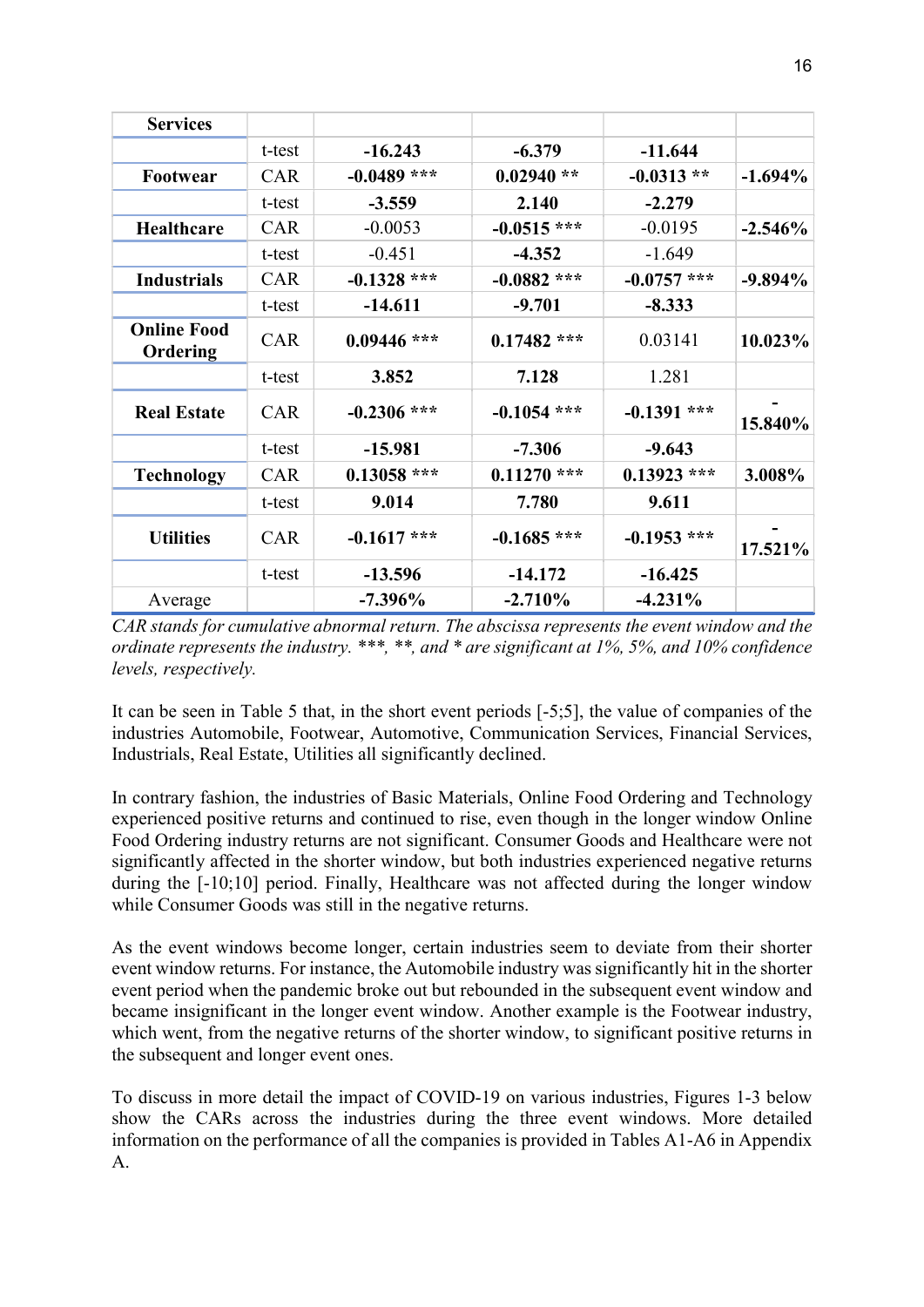Overall, most of the industries suffered strong negative impacts. Among them, Communication Services, Real Estate and Utilities were the ones most severely affected. When the COVID-19 pandemic intensified globally, most of the industries took precautions. Thereby some industry's active core businesses were more affected than those of others.

Figure 2:CAR & t-test on the different industry traded on Dax during Covid-19 pandemic announcement based on different event windows.



Figure 3: Cumulative Abnormal Return per Industry for the event window [-10;10]



CARs per Industry [-10;+10]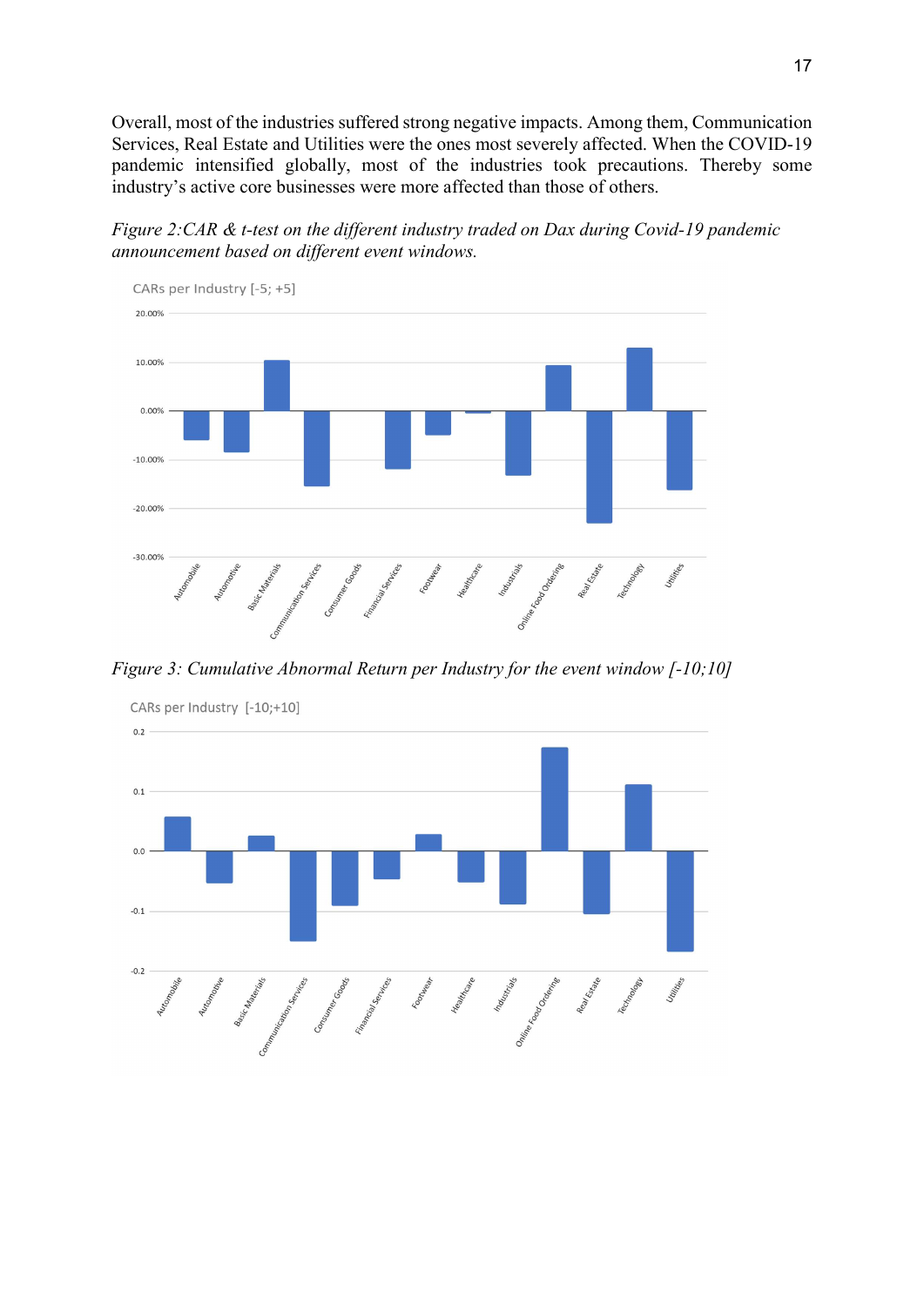

Figure 4: Cumulative Abnormal Return per Industry for the event window [-14;14]

One instance is the *Automotive* industry, which is represented solely in DAX30 by the company Continental, the second biggest Automotive supplier in the world. The company was negatively affected by the pandemic declaration with a strong significance over all three event windows, with CARs between -4.5% to -8.5%. Even though the company already suffered under decreasing market value since a peak in 2018, the impact of the declaration announcement affected the value of the company even more. This can be explained firstly, with a slowing down of their manufacturing activities and secondly, with supply chain bottlenecks for certain components. In Manufacturing many electronic parts are coming from China, where the pandemic broke out earlier, leading to production stops and break down of the supply (Reuters, 2020).

The Real Estate industry was severely affected by the pandemic declaration, and the significance was strong in all three event windows, having an average CAR of appr. -15.84% (Table 5). The two companies forming this industry and listed on the DAX30 are Vonovia and Deutsche Wohnen - companies that are renting out both office space and even more apartments. During the COVID-19 outbreak some companies reacted quickly with relocating their businesses in a work-from-home environment before the official lockdown started. The bigger customer group of Vonovia and Deutsche Wohnen is the civil population - people moving into new apartments, as well as people migrating to Germany. The demand for more living space was rising extremely in the past years. The sudden outbreak of the pandemic, leading to economic crisis and rising unemployment caused investor's fears of a dropping demand in living space and more importantly of rent defaults. This led to underperformance of those two Real Estate companies and the industry in general (Evertz, 2020).

The Utilities industry was severely negatively affected in all three event windows, with an average CAR of appr. -17.52% (Table 5). Starting with the first COVID-19 cases in Germany and continuing through several lockdowns, Utilities were one of the industries that were immediately and strongly negatively affected. Supply chains and general operations were disrupted due to the physical distancing and on-site restrictions imposed by the government (Booth et al. 2020). One important burden for the Utilities industry was the sudden drop of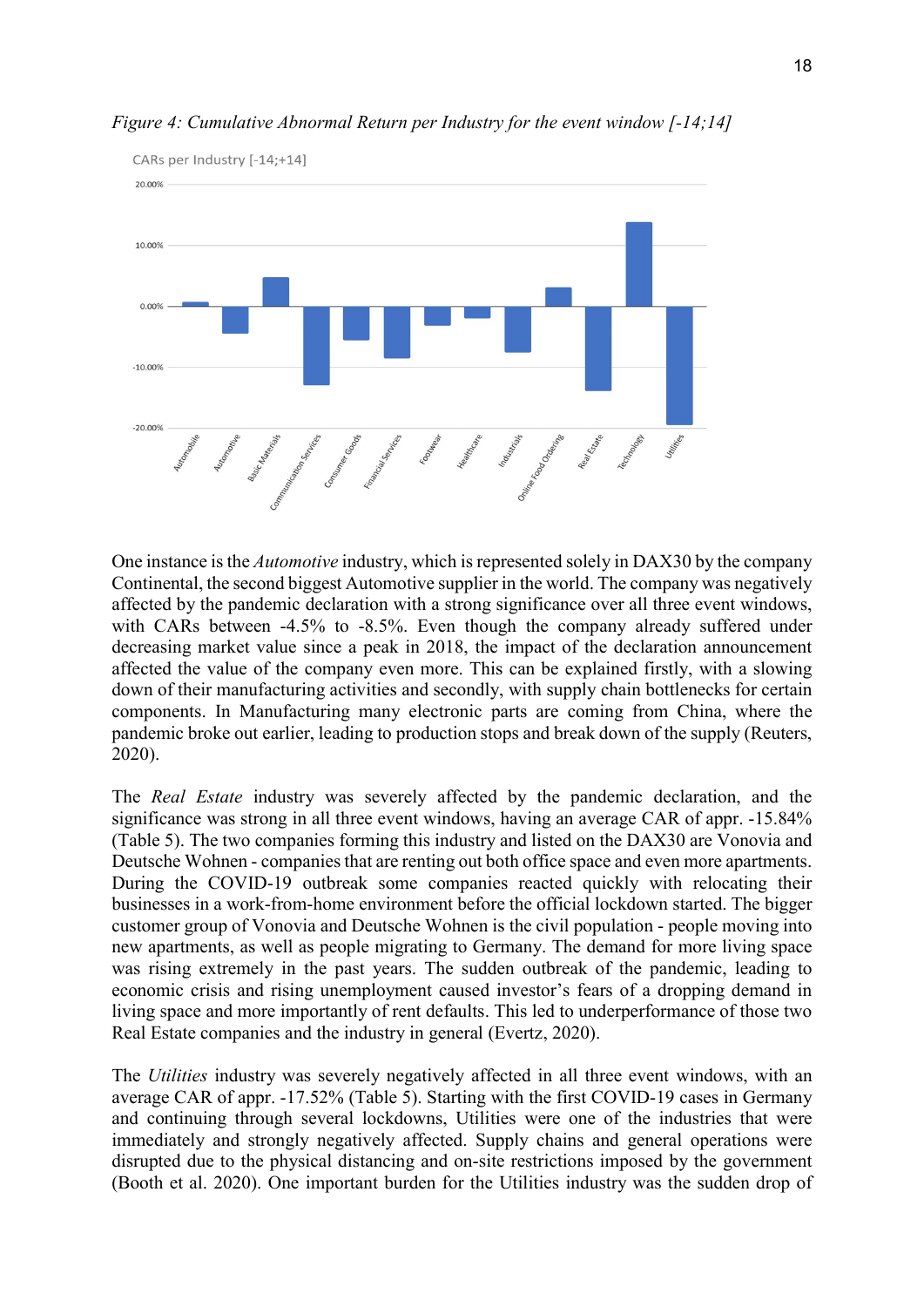demand. Since a big part of Germany's industries and factories narrowed down their business activities, less use of energy was needed (ibid. 2020). Consequently, two of the biggest Energy supply companies RWE and E.ON (DAX 30 listed) suffered significant losses.

Another negatively affected industry, in all three event windows, was the Financial Services being represented in DAX30 by Deutsche Bank (Bank), Deutsche Börse (Securities Market), Munich Re and Allianz (Insurance Companies). The financial sector generally took a big hit due to the shock of the macroeconomic supply and demand (Strietzel et al., 2020). The uncertainty of the outcome of this pandemic affected this industry for many reasons such as banks having to lower interest rates, a fear of increasing number of insolvencies spotted and higher loan loss provisions (ibid., 2020). Similarly, the insurance companies included in this industry, Munich Re and Allianz, had significantly lower revenues. One possible explanation would be investors fearing high insurance policy fees caused by financial problems of insurance's clients.

Communication services industry, represented by the company Telekom, was negatively affected with strong significance. This was explained by the company itself with "impact on sales" (Fuchs, 2020), due to the closure of shops, lower roaming sales and the postponement or elimination of IT projects in companies. These reasons, alongside investors' fear could have caused a major sell-off of the company's shares.

Regarding the Footwear industry consisting only of one company - Adidas - the coronavirus disease caused a standstill on the majority of the company's business (Herzogenaurach, 2020). More than 70% of the company's global store base was forced to close, affecting revenues in all regions that Adidas operates, especially in the Asian markets. Most of Adidas supply chain structure depends on these markets and the impact was big. However, e-commerce channels partially offset the declines in revenue caused by the company's physical channels by experiencing huge growth during the early stages of 2020. In two out of the three windows examined, Adidas' reaction was negative with strong significance. Overall, the impact of the pandemic on the Footwear industry can also be seen in other similar Retail businesses.

A big portion of the GDP in Germany comes from their export-oriented economy. Industrials was one of the industries that suffered the most losses. This is merely due to the fact that one of the industrial companies MTU Aero Engines, lost approximately 40% of its market capitalization. The company is one important player in the production and maintenance of engines in the civil as well as military industry. In fact, these losses of MTU Aero Engines were the most severe among all companies traded on DAX30 (Knieps, 2020). Reasons can be the lower performance in the aviation sector - which had to slow down activities, pause their orders and therefore led to less demand in Aero Engines.

The industry Consumer Goods, containing the companies Henkel and Beiersdorf, was negatively affected as well, having average CARs of approximately -5%. Compared to other industries it was affected less severely. However, the decline can be explained by investors assuming a slightly lower decline for consumer goods, due to several reasons. For instance, according to Henkels half-year performance report on one hand one main customer group of Henkel are hair and beauty salons, which reduced their demand of beauty products (Bloomberg, 2020). On the other hand, end consumers continued to purchase the products or even increased their demand (ibid.,2020).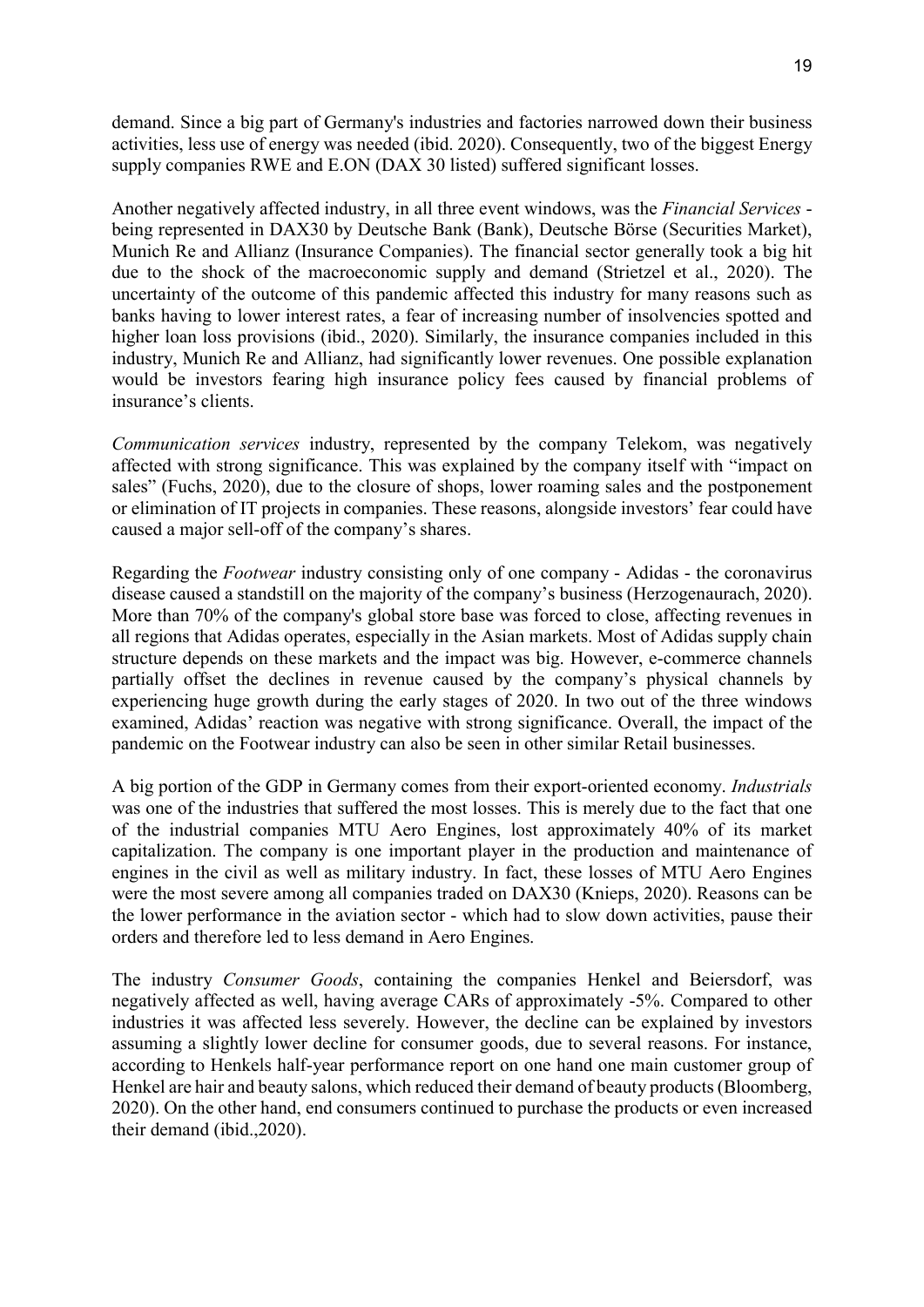On the other hand, the Pandemic announcement also had positive effects on certain industries and companies of the DAX30. The fact that people were advised to stay home and/or minimize social gatherings is possibly one of the reasons that the *Online Food Ordering* industry reached new highs and was one of the few industries that benefited positively (average CAR of 10%). The industry is represented in DAX30 by only one company - Delivery Hero, that managed to increase their orders and revenues during this time which consequently led to a rise in their stock price. In fact, the Berlin-based company revenue was 2.9 billion euros (\$3.39 billion) in 2020, up 95% year-on-year and at the upper end of its own forecast of 2.7-2.8 billion euros. (Reuter Staff, 2020).

The Basic Material industry was significantly positively affected by the event. The industry contains four companies: Heidelberg Cement, BASF, Covestro and Linde. The high positive impact is mainly due to Covestro, one of the world's leading manufacturers of high-tech polymer materials for all key industries. What may have triggered the overperformance of Basic materials such as cement, chemicals, and gases, is the perception as a 'safe haven' for investors to turn to, when the rest of the market is uncertain.

The *Technology* industry is perhaps one that was more suited for and ready to absorb the shock created by the pandemic declaration. Out of all the industries, it showed the greatest positive reaction, mainly because there was a higher demand for their high-performance technological resources for COVID-19 related research to be utilized (Evans, 2020). Companies like SAP had no problems continuing business as usual even with most people working from home, in contrast with other less technologically advanced companies. Just by enabling people to continue their daily regular tasks remotely, whether talking about working, shopping or learning, the technology industry has allowed the preservation of some semblance of a normal lifestyle (ibid. 2020).

After seeing companies being affected strongly negative or positive, two industries did not show clear results, Automotive and Healthcare.

The Automobile industry had contradictory results for different event windows: the shorter event window showed slightly negative but significant CARs of -0.06, while the middle-length window showed slightly positive significant CARs of 0.06 and the longest event window was insignificant. Consequently, no strong conclusions can be drawn from these CARs.

The results for *Healthcare* were slightly negative CARs (appr. -2.55%), even though insignificant for two out of three event windows. However, the results are surprising because they are not meeting the expectations of the literature. All four companies in the industry - Merck, Fresenius, Fresenius Medical Care, Bayer – did not overreact. One possible explanation could be that news of positive developments through the pandemic probably came at a later stage after the event windows. During the event window, the market did not show a clear, significant reaction, neither negative nor positive. Therefore, no solid explanations for the CARs can be given.

After examining each industry, all in all, the second hypothesis cannot be rejected and therefore supports the assumption that industries were affected in a different way by the pandemic declaration.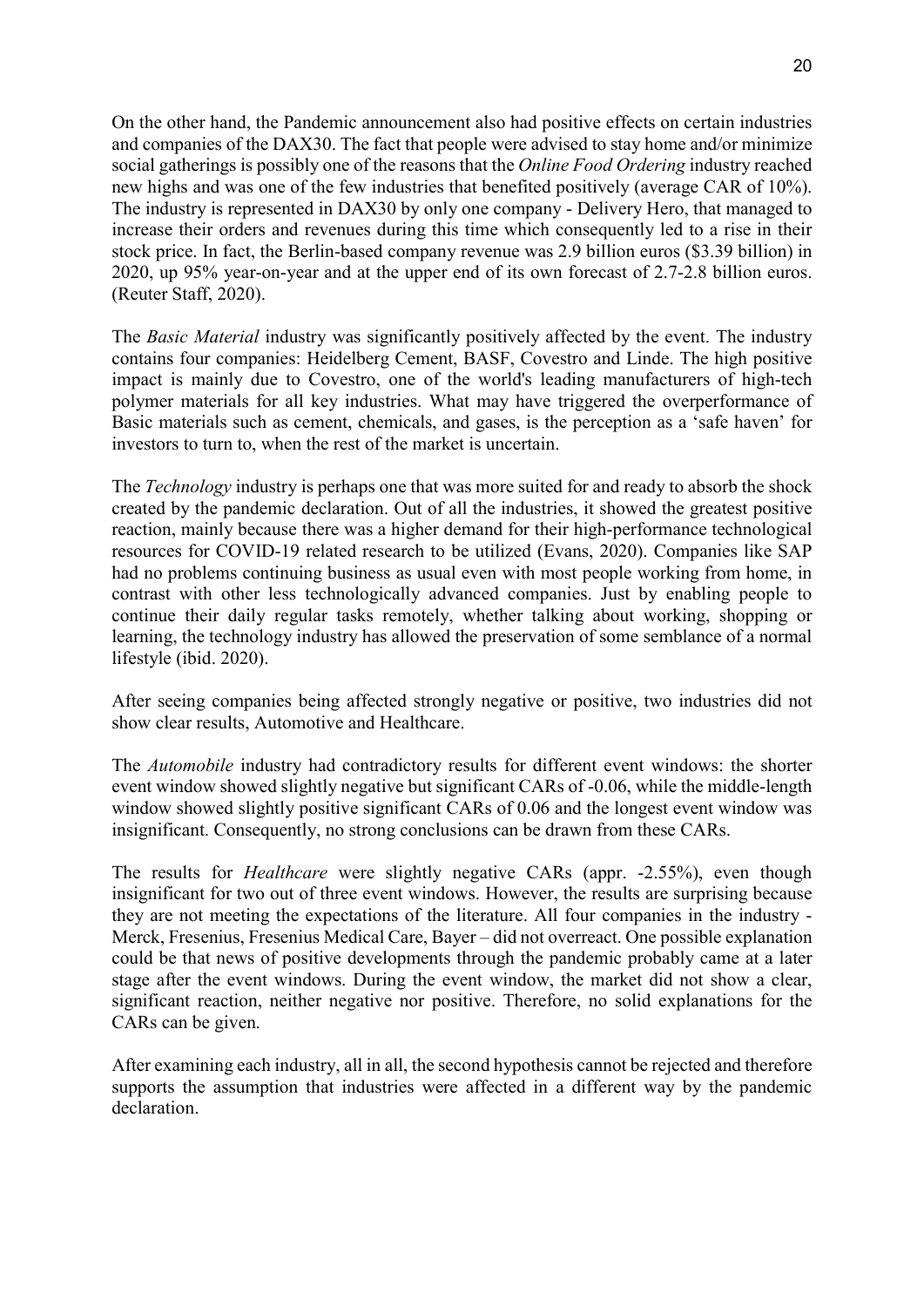### 5. Conclusions and Future Research

This research paper aimed to identify and analyse the impact of the COVID-19 outbreak, specifically the pandemic announcement on March 11, 2020, on companies listed on the German DAX30 index, by using the event study methodology for three different event windows. What can be observed is that the German market reacted negatively on the news regarding the novel coronavirus in all three event windows under examination.

Furthermore, the results show different reactions based on the underlying industries that are examined. It was mirroring the investors' expectations that certain companies would perform either negatively or positively as a result of the current news. For example, certain traditional industries were heavily affected on the negative side due to a loss of investor´s trust in the companies (Utilities, Real Estate etc.). While others that were seen as more prepared for virtual working and in line with demand shifts, performed much better, even showing positive returns (Technology, Basic Materials, etc.). These results indicate that potential investors trusting to invest in certain industries during the first stages of the outbreak, as opposed to other specific industries that merely depend on the Asian markets supply chain or that faced less demand of their products (i.e. Automotive, Industrials).

Since this paper focuses on the very short-term effects on the Covid-19 pandemic declaration, the long-term effects could be examined in future research. In a few years, the event will be looked at and compared with the following developments of the different industries. Some might lose in the longer-term, others might even profit from the Virus outbreak, in addition to the possible 'new status quo' it has created. Possible trends can increase remote work, decreasing in this way business and vocational traveling, which can also lead to a global shift in demand. The paper had its focus on analysing the German stock market. The approach can be applied to other countries or markets as well, comparing the performance between different industries or companies.

### References

Adidas (4/27/2020): CORONAVIRUS PANDEMIC WEIGHS ON ADIDAS' FIRST QUARTER RESULTS, corporate.press@adidas.com. Available online at https://www.adidas-group.com/media/filer\_public/c1/70/c1701548-8f26-40d7-abd4- 0f2763b59300/adidasag\_q12020results\_final\_en.pdf, checked on 4/23/2021.

Adrian Booth, Tom Carlowitz, Elizaveta Malashenko, Jesús Rodriguez Gonzalez (2020): Power and people: How utilities can adapt to the next normal. McKinsey. Available online at https://www.mckinsey.com/industries/electric-power-and-natural-gas/ourinsights/power-and-people-how-utilities-can-adapt-to-the-next-normal, updated on 6/26/2020, checked on 4/12/2021.

AlAli, Musaed Sulaiman (2020): The Effect of WHO COVID-19 Announcement on Asian Stock Markets Returns: An Event Study Analysis. In jeb 3 (3). DOI: 10.31014/aior.1992.03.03.261.

Bash, Ahmad (2020): INTERNATIONAL EVIDENCE OF COVID-19 AND STOCK MARKET RETURNS: AN EVENT STUDY ANALYSIS. In IJEFI 10 (4), pp. 34–38. DOI: 10.32479/ijefi.9941.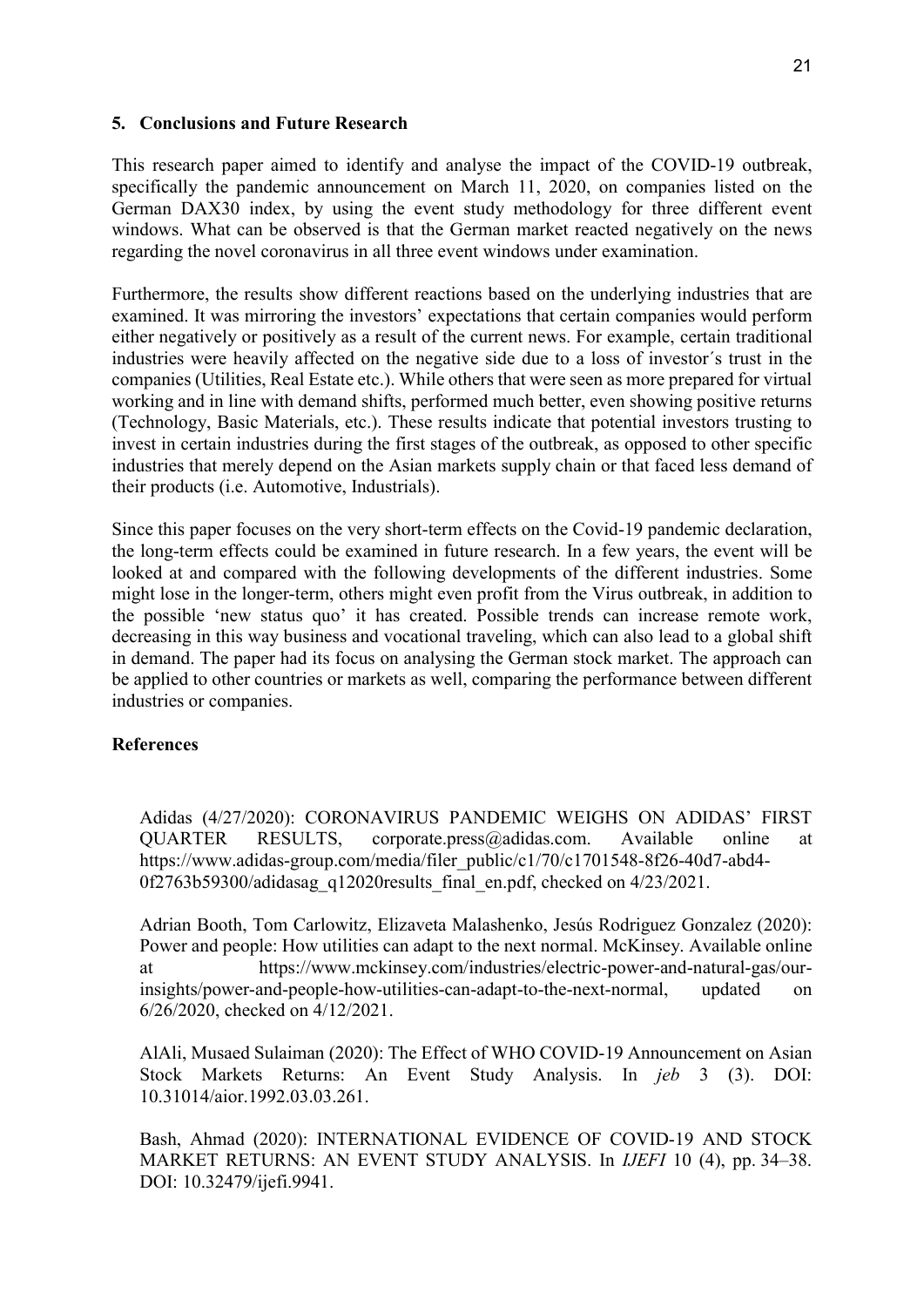Bloomberg (2020): DGAP-News: Henkel AG & Co. KGaA: Henkel delivers overall robust business performance despite substantial impact from COVID-19. Available online at https://www.bloomberg.com/press-releases/2020-08-06/dgap-news-henkel-ag-co-kgaahenkel-delivers-overall-robust-business-performance-despite-substantial-impact-fromcovid-19 updated on 06/08/2020, checked on 24/06/2021.

Brown, S J; Warner, J B (1985): Using Daily Stock Returns. In Journal of Financial Economics.

Chowdhury, Emon Kalyan; Abedin, Mohammad Zoynul (2020): COVID-19 Effects on the US Stock Index Returns: An Event Study Approach. In SSRN Journal. DOI: 10.2139/ssrn.3611683.

Cox, Josue; Greenwald, Daniel; Ludvigson, Sydney (2020): What Explains the COVID-19 Stock Market? Cambridge, MA.

Deutsche Börse (2019): Prime Standard für Aktien, Märkte und Segmente Edited by Börse Frankfurt. Available online at https://www.boerse-frankfurt.de/wissen/maerkte-undsegmente/prime-standard-fuer-aktien, updated on 06/2020, checked on 24/06/2021.

Evans, Carolyn (2020): The coronavirus crisis and the technology sector. In Business economics (Cleveland, Ohio), pp. 1–14. DOI: 10.1057/s11369-020-00191-3.

Evertz, Tom (2020): Vonovia und Deutsche Wohnen – sind diese beiden Aktien der beste Schutz vor einem zweiten Corona-Crash? Edited by The Motley Fool. Available online at https://www.fool.de/2020/08/01/vonovia-und-deutsche-wohnen-sind-diese-beiden-aktiender-beste-schutz-vor-einem-zweiten-corona-crash/, updated on 8/1/2020.

Fama, E (1991): Efficient capital markets II. In Journal of Finance 46 (5), pp. 575–617.

Fama, Eugene F (1970): Efficient Capital Markets: A review of theory and empirical work. In Journal of Finance 25 (2), pp. 383–417.

Fu, Mengyao; Shen, Huayu (2020): COVID-19 and Corporate Performance in the Energy Industry. In Energy RESEARCH LETTERS. DOI: 10.46557/001c.12967.

Harjoto, Maretno Agus; Rossi, Fabrizio; Paglia, John K. (2020): COVID-19: stock market reactions to the shock and the stimulus. In Applied Economics Letters, pp. 1–7. DOI: 10.1080/13504851.2020.1781767.

He, Pinglin; Sun, Yulong; Zhang, Ying; Li, Tao (2020): COVID–19's Impact on Stock Prices Across Different Sectors—An Event Study Based on the Chinese Stock Market. In Emerging Markets Finance and Trade 56 (10), pp. 2198–2212. DOI: 10.1080/1540496X.2020.1785865.

KHAN, Karamat; ZHAO, Huawei; ZHANG, Han; YANG, Huilin; SHAH, Muhammad Haroon;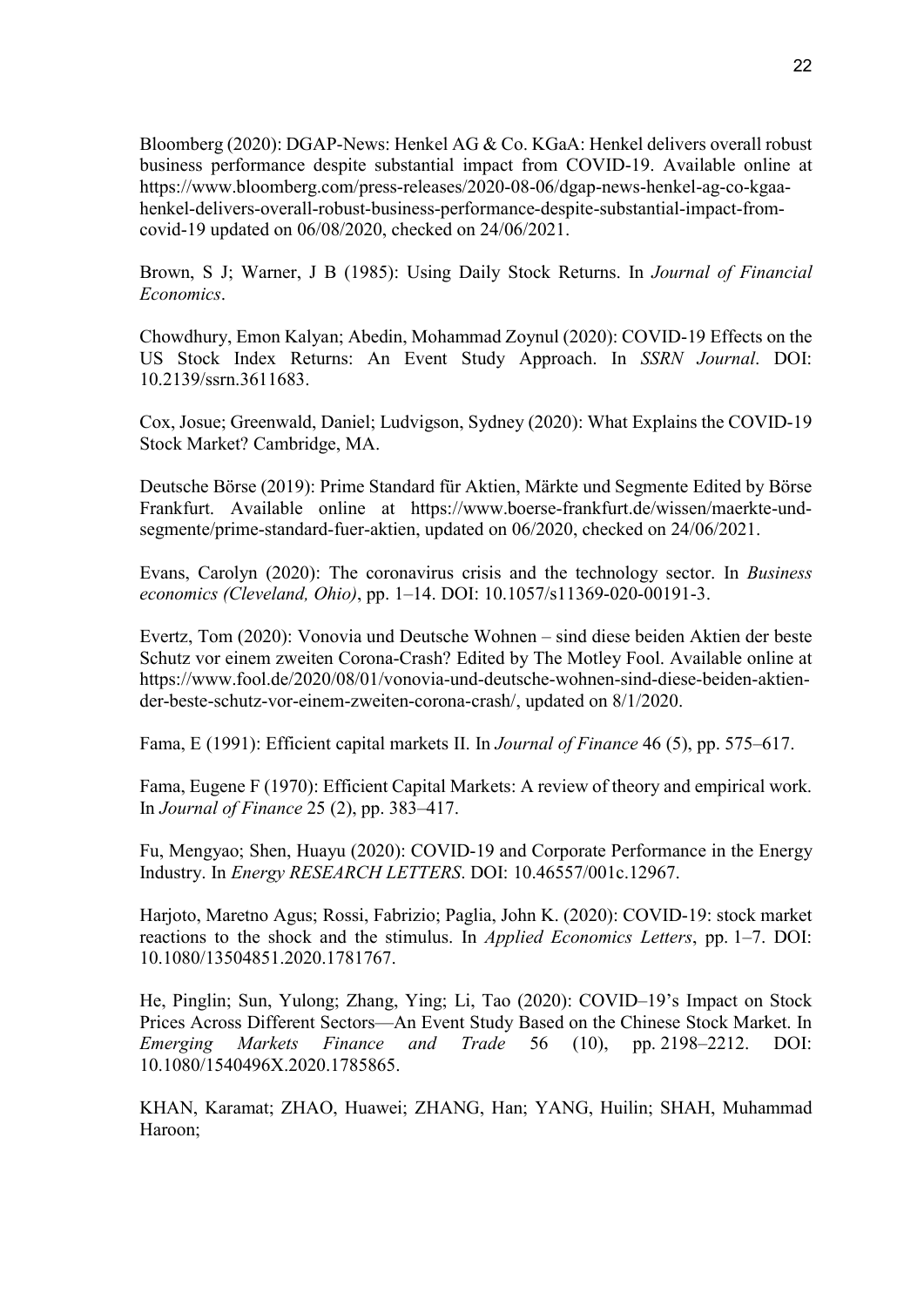JAHANGER, Atif (2020): The Impact of COVID-19 Pandemic on Stock Markets: An Empirical Analysis of World Major Stock Indices. In JAFEB 7 (7), pp. 463–474. DOI: 10.13106/jafeb.2020.vol7.no7.463.

Knieps, Stephan (2020): Wird Deutschlands Stärke zur Schwäche? Edited by Wirtschaftswoche. Wirtschaftswoche. Available online at https://www.euractiv.de/section/finanzen-und-wirtschaft/news/wird-deutschlands-staerkezur-schwaeche/? ga=2.44888676.1130110732.1618244796-910973970.1618244796, updated on 3/16/2020, checked on 4/12/2021.

Konchitchki, Y; O'Leary, D E (2011): Event study methodologies in information systems research. In International Journal of Accounting Information Systems 12, pp. 99–115.

MacKinley (1997): Event Studies in Economics and Finance. In Journal of Economic Literature 35(1), pp. 13–39.

Mazur, Mieszko; Dang, Man; Vega, Miguel (2021): COVID-19 and the march 2020 stock market crash. Evidence from S&P1500. In Finance research letters 38, p. 101690. DOI: 10.1016/j.frl.2020.101690.

Mittal, Shivam; Sharma, Dipasha (2021): The Impact of COVID-19 on Stock Returns of the Indian

Healthcare and Pharmaceutical Sector. In AABFJ 15 (1), pp. 5–21. DOI: 10.14453/aabfj.v15i1.2.

Phan, Dinh Hoang Bach; Narayan, Paresh Kumar (2020): Country Responses and the Reaction of the Stock Market to COVID-19—a Preliminary Exposition. In Emerging Markets Finance and Trade 56 (10), pp. 2138–2150. DOI: 10.1080/1540496X.2020.1784719.

Polemis, Michael; Soursou, Symeoni (2020): Assessing the Impact of the COVID-19 Pandemic on the Greek Energy Firms: An Event Study Analysis. In Energy RESEARCH LETTERS. DOI: 10.46557/001c.17238.

Rebucci, Alessandro; Hartley, Jonathan; Jiménez, Daniel (2020): An Event Study of COVID-19 Central Bank Quantitative Easing in Advanced and Emerging Economies. Cambridge, MA.

Saad, Noriza Mohd; Mohamad, Nor Edi Azhar; Haniff, Mohd Nizal (2020): Relationship between Share Price and COVID cases among all sectors in main market of Bursa Malaysia. Global Business and Management Research: An International Journal Vol. 12, No. 4.

Reuters (2020): VW, Bosch, Continental say chip shortages will cause supply bottlenecks. Automotive News Europe. Available online at https://europe.autonews.com/suppliers/vwbosch-continental-say-chip-shortages-will-cause-supply-bottlenecks, updated on 12/4/2020, checked on 4/23/2021.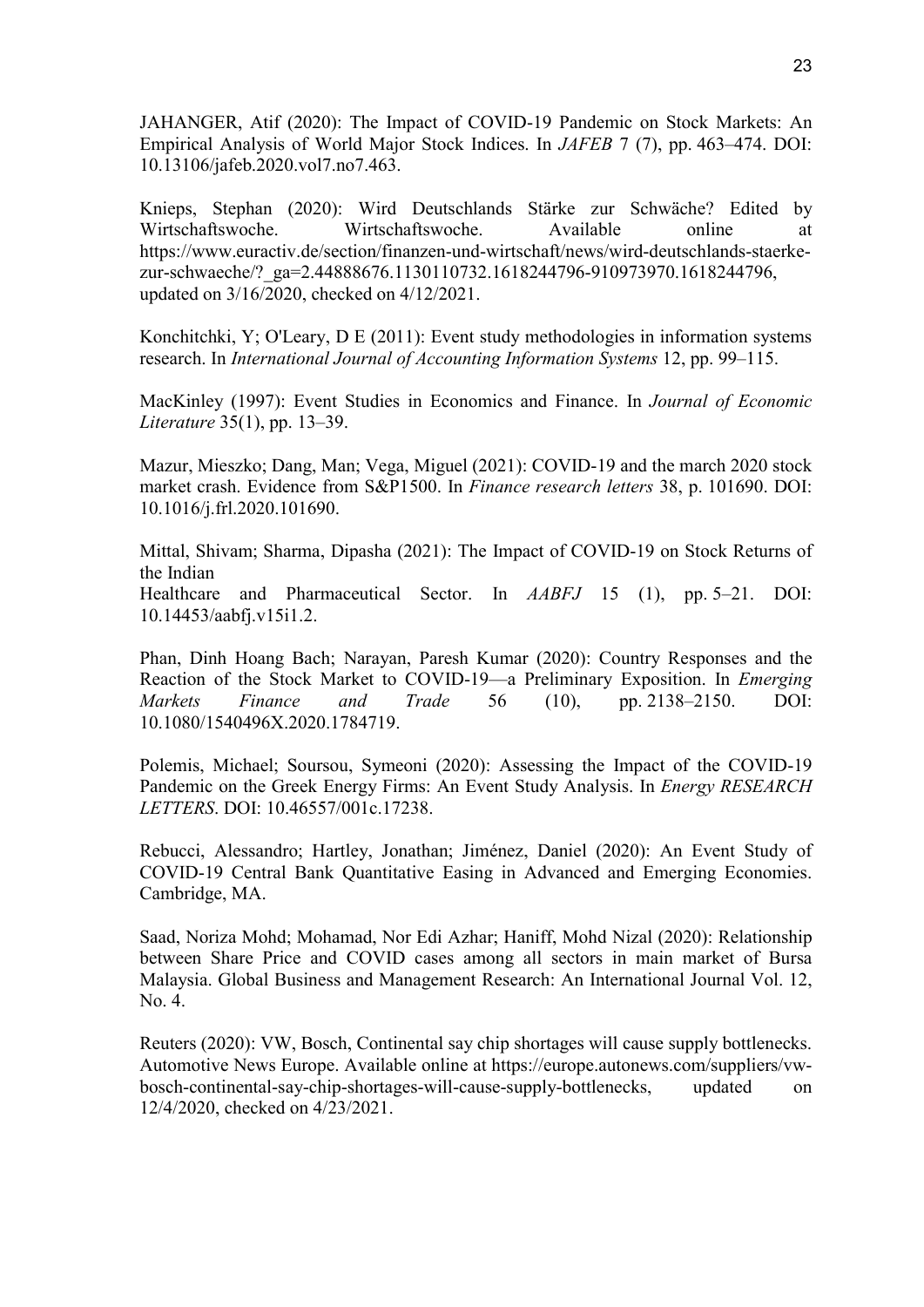Reuters Staff (2021): Delivery Hero annual revenue doubles on pandemic boost. Edited by Reuters. Available online at https://www.reuters.com/article/us-delivery-hero-resultsidUSKBN2AA0LG, updated on 2/10/2021, checked on 4/23/2021.

Statista Research Department (2021): Weekly Dow Jones Industrial Average index performance 2020-2021. Available online at https://www.statista.com/statistics/1104278/weekly-performance-of-djia-index/, updated on 6/3/2021, checked on 6/3/2021.

Strietzel, Marklus; Juchem, Klaus; Maus, Sebastian; Küst, Carsten; Kuonen, Sven (2020): Roland Berger. Available online at https://www.rolandberger.com/en/Insights/Publications/The-German-banking-market-inthe-COVID-19-crisis-rising-risks-falling-revenues.html, updated on 5/26/2020, checked on 4/23/2021.

Topcu, Mert; Gulal, Omer Serkan (2020): The impact of COVID-19 on emerging stock markets. In Finance research letters 36, p. 101691. DOI: 10.1016/j.frl.2020.101691.

WHO Director-General (2020): WHO Director-General's opening remarks at the media briefing on COVID-19. Available online at https://www.who.int/directorgeneral/speeches/detail/who-director-general-s-opening-remarks-at-the-media-briefingon-covid-19---1-may-2020, updated on 5/1/2020, checked on 3/16/2021.

Wieler, Lothar; Rexroth, Ute; Gottschalk, René (2021): Emerging COVID-19 success story: Germany's push to maintain progress. Available online at https://ourworldindata.org/covid-exemplar-germany, updated on 3/27/2021, checked on 3/27/2021.

Yayla, A A; Hu, O (2011): The impact of information security events on the stock value of firms: the effect of contingency factors. In Journal of Information Technology 26, pp. 60– 77. DOI: 10.1057/jit.2010.4.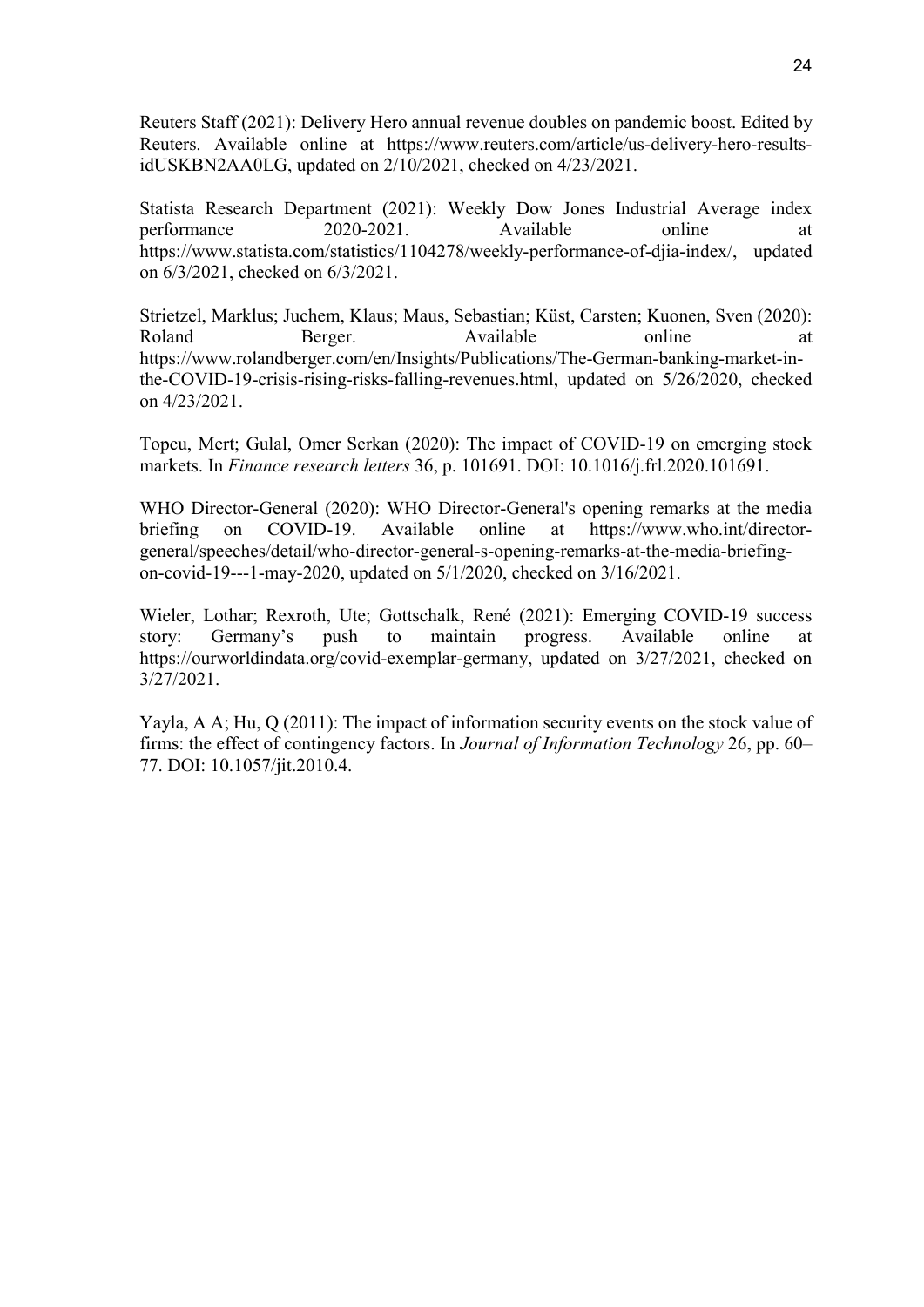Appendix A: Details of Cumulative Abnormal Returns (CARs) Calculations for DAX30 Companies and Industry for Three Different Event Windows.

|                                   |                           |            |                    | Significa |                 |
|-----------------------------------|---------------------------|------------|--------------------|-----------|-----------------|
| Company                           | Industry                  | <b>CAR</b> | t-test             | nce       | <b>Reaction</b> |
| <b>BMW</b>                        | Automobile                | $-0.84%$   | $-1.032490884$ -   |           | Negative        |
| Volkswagen Group                  | Automobile                | $-15.44%$  | $-15.3433197$      | ***       | Negative        |
| Daimler                           | Automobile                | $-1.73%$   | $-1.623396177 -$   |           | Negative        |
| Continental                       | Automotive                | $-8.50%$   | -5.825290832       | ***       | Negative        |
| Heidelberg Cement                 | <b>Basic Materials</b>    | $-13.24%$  | -12.45881891       | ***       | Negative        |
| Covestro                          | <b>Basic Materials</b>    | 27.17%     | 22.02385192        | ***       | Positive        |
| <b>BASF</b>                       | <b>Basic Materials</b>    | 13.49%     | 16.34915596        | ***       | Positive        |
| Linde                             | <b>Basic Materials</b>    | 14.38%     | 15.01871002        | ***       | Positive        |
| Deutsche Telekom                  | Communication<br>Services | $-15.45%$  | $-24.05622147$     | ***       | Negative        |
| Beiersdorf                        | <b>Consumer Goods</b>     | 3.30%      | 3.539646945        | ***       | Positive        |
| Henkel                            | <b>Consumer Goods</b>     | $-3.53%$   | -3.132309106       | ***       | Negative        |
| Deutsche Bank                     | <b>Financial Services</b> | 17.80%     | 10.2051623         | ***       | Positive        |
| Deutsche Borse                    | <b>Financial Services</b> | $-20.73%$  | -19.32086225       | ***       | Negative        |
| Munich Re                         | <b>Financial Services</b> | $-26.04%$  | -43.50170226       | ***       | Negative        |
| Allianz                           | <b>Financial Services</b> | $-18.47%$  | -35.57882666       | ***       | Negative        |
| Adidas                            | Footwear                  | $-4.89%$   | -3.559301815       | ***       | Negative        |
| Fresenius Medical Care Healthcare |                           | 12.84%     | 10.29961779        | ***       | Positive        |
| Merck                             | Healthcare                | $-15.49%$  | -14.96818241       | ***       | Negative        |
| Fresenius                         | Healthcare                | $-11.62%$  | -10.19833613       | ***       | Negative        |
| Bayer                             | Healthcare                | 12.14%     | 8.818032445        | ***       | Positive        |
| <b>MTU</b> Aero Engines           | Industrials               | $-42.62%$  | -35.14168679       | ***       | Negative        |
| Deutsche Post                     | Industrials               | 3.93%      | 5.575189844        | ***       | Positive        |
| Siemens                           | Industrials               | $-1.16%$   | $-1.434651822$ -   |           | Negative        |
| Delivery Hero                     | Online Food<br>Ordering   | 9.45%      | 3.851855323        | ***       | Positive        |
| Deutsche Wohnen                   | <b>Real Estate</b>        | $-22.27%$  | $-13.7311679$      | ***       | Negative        |
| Vonovia                           | Real Estate               | $-23.85%$  | $-18.86582526$ *** |           | Negative        |
| Infineon Technologies             | Technology                | 2.63%      | $1.607060977 -$    |           | Positive        |
| <b>SAP</b>                        | Technology                | 23.49%     | 18.6279532 ***     |           | Positive        |
| <b>RWE</b>                        | <b>Utilities</b>          | $-22.42%$  | $-15.94719741$     | ***       | Negative        |
| E.ON                              | Utilities                 | $-9.93\%$  | $-10.19913597$ *** |           | Negative        |

Table A 1:Cumulative Abnormal Return per Company for the event window [-5,5]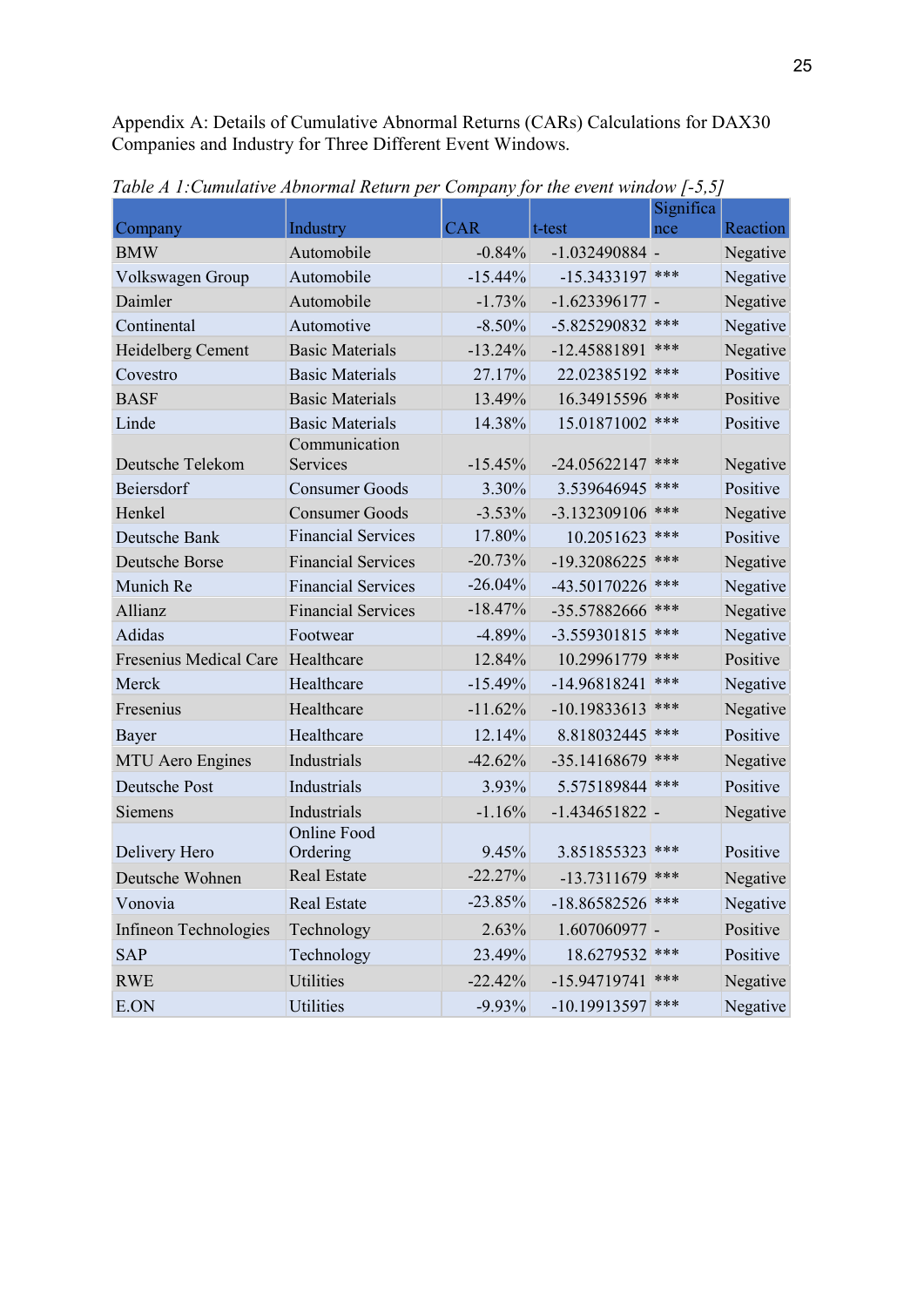| Industry                      | <b>CAR</b> | t-test            | Significance | Reaction |
|-------------------------------|------------|-------------------|--------------|----------|
| Automobile                    | $-6.01%$   | $-6.238304391$    | ***          | Negative |
| Automotive                    | $-8.50%$   | -5.825290832      | ***          | Negative |
| <b>Basic Materials</b>        | 10.45%     | 10.39276104       | ***          | Positive |
| <b>Communication Services</b> | 15.45%     | $-24.05622147$    | ***          | Negative |
| <b>Consumer Goods</b>         | $-0.12%$   | $-0.1154767878$ - |              | Negative |
| <b>Financial Services</b>     | 11.86%     | $-16.24347324$    | ***          | Negative |
| Footwear                      | $-4.89%$   | $-3.559301815$    | ***          | Negative |
| Healthcare                    | $-0.53%$   | $-0.4505446478$ - |              | Negative |
| Industrials                   | 13.28%     | $-14.61090406$    | ***          | Negative |
| <b>Online Food Ordering</b>   | 9.45%      | 3.851855323       | ***          | Positive |
| <b>Real Estate</b>            | 23.06%     | -15.98053677      | ***          | Negative |
| Technology                    | 13.06%     | 9.014300054       | ***          | Positive |
| <b>Utilities</b>              | 16.17%     | -13.59567429      | ***          | Negative |

Table A 2: Cumulative Abnormal Return per Industry for the event window [-5,5]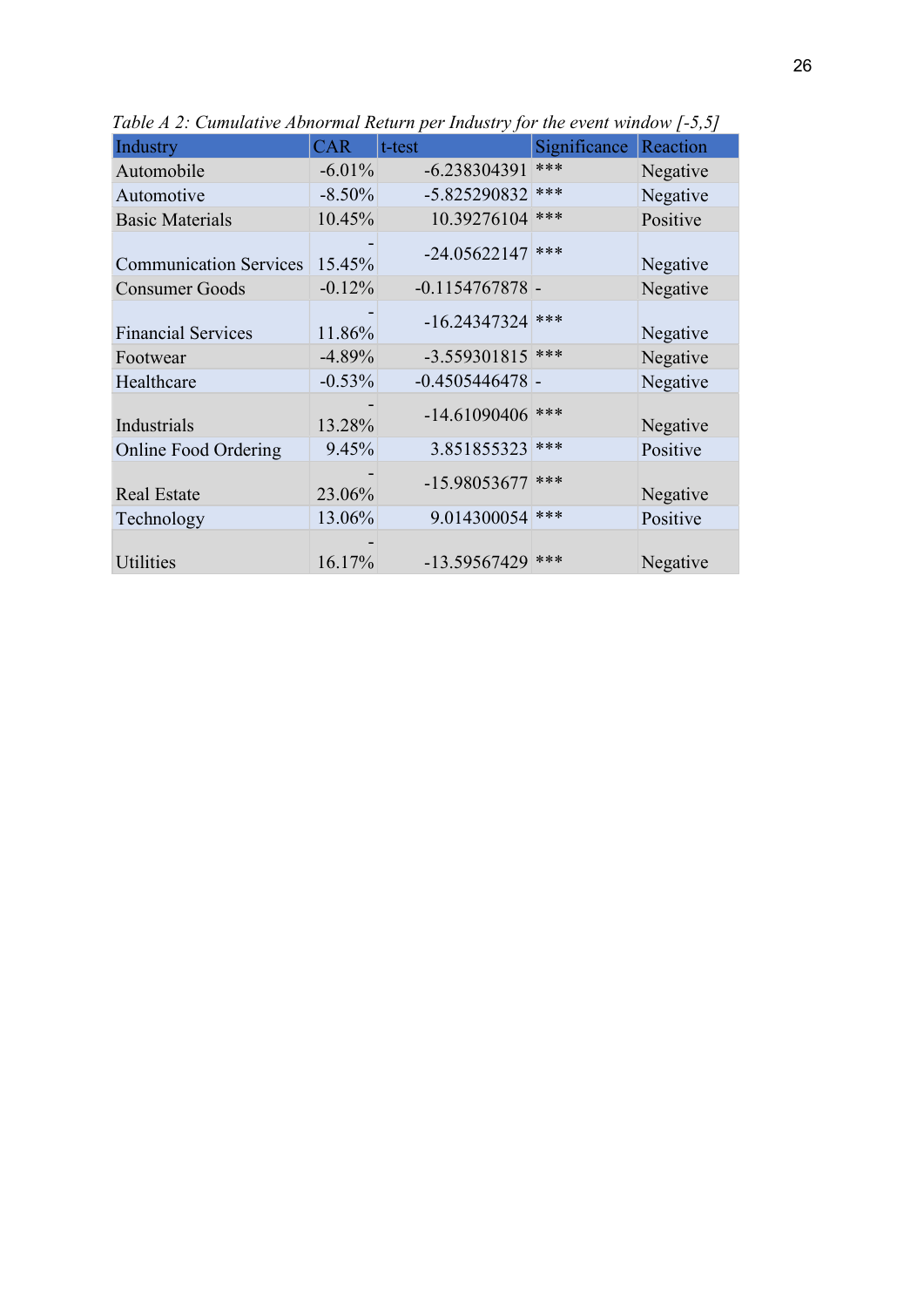| ***<br>Automobile<br>Positive<br><b>BMW</b><br>3.38%<br>4.148639255<br>Volkswagen<br>Automobile<br>1.19%<br>$1.183569246$ -<br>Positive<br>Group<br>Positive<br>Daimler<br>Automobile<br>12.98%<br>12.17135919<br>***<br>Continental<br>***<br>Automotive<br>$-5.31\%$ $-3.642033958$<br>Negative<br>Heidelberg<br>***<br>Cement<br>$-17.31\% -16.28717034$<br>Negative<br><b>Basic Materials</b><br>Positive<br><b>Basic Materials</b><br>16.51%<br>13.38269942<br>***<br>Covestro<br>***<br>Positive<br><b>BASF</b><br><b>Basic Materials</b><br>4.15%<br>5.025963274<br>Linde<br>***<br><b>Basic Materials</b><br>Positive<br>7.41%<br>7.73907325<br>Deutsche<br>Communication<br>Services<br>Telekom<br>$-15.06\%$<br>$-23.4534796$<br>***<br>Negative<br>Positive<br>Beiersdorf<br>**<br><b>Consumer Goods</b><br>2.13%<br>2.286129629<br>Henkel<br>-5.690478951<br>***<br>Negative<br><b>Consumer Goods</b><br>$-6.42%$<br><b>Financial Services</b><br>***<br>Positive<br>Deutsche Bank<br>9.42%<br>5.404701563<br>***<br><b>Deutsche Borse</b><br><b>Financial Services</b><br>$-8.30%$<br>-7.73781077<br>Negative |
|----------------------------------------------------------------------------------------------------------------------------------------------------------------------------------------------------------------------------------------------------------------------------------------------------------------------------------------------------------------------------------------------------------------------------------------------------------------------------------------------------------------------------------------------------------------------------------------------------------------------------------------------------------------------------------------------------------------------------------------------------------------------------------------------------------------------------------------------------------------------------------------------------------------------------------------------------------------------------------------------------------------------------------------------------------------------------------------------------------------------------|
|                                                                                                                                                                                                                                                                                                                                                                                                                                                                                                                                                                                                                                                                                                                                                                                                                                                                                                                                                                                                                                                                                                                            |
|                                                                                                                                                                                                                                                                                                                                                                                                                                                                                                                                                                                                                                                                                                                                                                                                                                                                                                                                                                                                                                                                                                                            |
|                                                                                                                                                                                                                                                                                                                                                                                                                                                                                                                                                                                                                                                                                                                                                                                                                                                                                                                                                                                                                                                                                                                            |
|                                                                                                                                                                                                                                                                                                                                                                                                                                                                                                                                                                                                                                                                                                                                                                                                                                                                                                                                                                                                                                                                                                                            |
|                                                                                                                                                                                                                                                                                                                                                                                                                                                                                                                                                                                                                                                                                                                                                                                                                                                                                                                                                                                                                                                                                                                            |
|                                                                                                                                                                                                                                                                                                                                                                                                                                                                                                                                                                                                                                                                                                                                                                                                                                                                                                                                                                                                                                                                                                                            |
|                                                                                                                                                                                                                                                                                                                                                                                                                                                                                                                                                                                                                                                                                                                                                                                                                                                                                                                                                                                                                                                                                                                            |
|                                                                                                                                                                                                                                                                                                                                                                                                                                                                                                                                                                                                                                                                                                                                                                                                                                                                                                                                                                                                                                                                                                                            |
|                                                                                                                                                                                                                                                                                                                                                                                                                                                                                                                                                                                                                                                                                                                                                                                                                                                                                                                                                                                                                                                                                                                            |
|                                                                                                                                                                                                                                                                                                                                                                                                                                                                                                                                                                                                                                                                                                                                                                                                                                                                                                                                                                                                                                                                                                                            |
|                                                                                                                                                                                                                                                                                                                                                                                                                                                                                                                                                                                                                                                                                                                                                                                                                                                                                                                                                                                                                                                                                                                            |
|                                                                                                                                                                                                                                                                                                                                                                                                                                                                                                                                                                                                                                                                                                                                                                                                                                                                                                                                                                                                                                                                                                                            |
|                                                                                                                                                                                                                                                                                                                                                                                                                                                                                                                                                                                                                                                                                                                                                                                                                                                                                                                                                                                                                                                                                                                            |
|                                                                                                                                                                                                                                                                                                                                                                                                                                                                                                                                                                                                                                                                                                                                                                                                                                                                                                                                                                                                                                                                                                                            |
|                                                                                                                                                                                                                                                                                                                                                                                                                                                                                                                                                                                                                                                                                                                                                                                                                                                                                                                                                                                                                                                                                                                            |
|                                                                                                                                                                                                                                                                                                                                                                                                                                                                                                                                                                                                                                                                                                                                                                                                                                                                                                                                                                                                                                                                                                                            |
| Munich Re<br><b>Financial Services</b><br>$-13.34\%$<br>Negative<br>$-22.28162314$<br>***                                                                                                                                                                                                                                                                                                                                                                                                                                                                                                                                                                                                                                                                                                                                                                                                                                                                                                                                                                                                                                  |
| ***<br>Negative<br>Allianz<br><b>Financial Services</b><br>$-6.42%$<br>-12.3586991                                                                                                                                                                                                                                                                                                                                                                                                                                                                                                                                                                                                                                                                                                                                                                                                                                                                                                                                                                                                                                         |
| Adidas<br>Positive<br>**<br>2.94%<br>2.139855009<br>Footwear                                                                                                                                                                                                                                                                                                                                                                                                                                                                                                                                                                                                                                                                                                                                                                                                                                                                                                                                                                                                                                                               |
| Fresenius                                                                                                                                                                                                                                                                                                                                                                                                                                                                                                                                                                                                                                                                                                                                                                                                                                                                                                                                                                                                                                                                                                                  |
| Healthcare<br><b>Medical Care</b><br>$-3.58\% -2.869857124$<br>***<br>Negative                                                                                                                                                                                                                                                                                                                                                                                                                                                                                                                                                                                                                                                                                                                                                                                                                                                                                                                                                                                                                                             |
| ***<br>Negative<br>Healthcare<br>-9.93% -9.598799304<br>Merck                                                                                                                                                                                                                                                                                                                                                                                                                                                                                                                                                                                                                                                                                                                                                                                                                                                                                                                                                                                                                                                              |
| ***<br>Healthcare<br>$-6.34\% -5.559825126$<br>Negative<br>Fresenius                                                                                                                                                                                                                                                                                                                                                                                                                                                                                                                                                                                                                                                                                                                                                                                                                                                                                                                                                                                                                                                       |
|                                                                                                                                                                                                                                                                                                                                                                                                                                                                                                                                                                                                                                                                                                                                                                                                                                                                                                                                                                                                                                                                                                                            |
| Healthcare<br>$-0.75\%$ 0.5484154582 -<br>Negative<br>Bayer                                                                                                                                                                                                                                                                                                                                                                                                                                                                                                                                                                                                                                                                                                                                                                                                                                                                                                                                                                                                                                                                |
| <b>MTU</b> Aero                                                                                                                                                                                                                                                                                                                                                                                                                                                                                                                                                                                                                                                                                                                                                                                                                                                                                                                                                                                                                                                                                                            |
| Industrials<br>$-34.18\% -28.18446172$<br>***<br>Negative<br>Engines                                                                                                                                                                                                                                                                                                                                                                                                                                                                                                                                                                                                                                                                                                                                                                                                                                                                                                                                                                                                                                                       |
| Industrials<br>5.623114524<br>***<br>Positive<br>Deutsche Post<br>3.96%                                                                                                                                                                                                                                                                                                                                                                                                                                                                                                                                                                                                                                                                                                                                                                                                                                                                                                                                                                                                                                                    |
| 3.76% 4.637746835<br>Industrials<br>Positive<br>Siemens                                                                                                                                                                                                                                                                                                                                                                                                                                                                                                                                                                                                                                                                                                                                                                                                                                                                                                                                                                                                                                                                    |
| 7.128160903 ***<br>Delivery Hero<br><b>Online Food Ordering</b><br>17.48%<br>Positive                                                                                                                                                                                                                                                                                                                                                                                                                                                                                                                                                                                                                                                                                                                                                                                                                                                                                                                                                                                                                                      |
| Deutsche<br><b>Real Estate</b><br>$-6.52%$<br>$-4.019422845$<br>***<br>Wohnen<br>Negative                                                                                                                                                                                                                                                                                                                                                                                                                                                                                                                                                                                                                                                                                                                                                                                                                                                                                                                                                                                                                                  |
| $-14.57\%$<br>$-11.52259755$<br>***<br>Negative<br>Vonovia<br><b>Real Estate</b>                                                                                                                                                                                                                                                                                                                                                                                                                                                                                                                                                                                                                                                                                                                                                                                                                                                                                                                                                                                                                                           |
| Infineon                                                                                                                                                                                                                                                                                                                                                                                                                                                                                                                                                                                                                                                                                                                                                                                                                                                                                                                                                                                                                                                                                                                   |
| ***<br>Positive<br>Technologies<br>Technology<br>4.809483689<br>7.87%                                                                                                                                                                                                                                                                                                                                                                                                                                                                                                                                                                                                                                                                                                                                                                                                                                                                                                                                                                                                                                                      |
| Positive<br><b>SAP</b><br>Technology<br>11.63576533<br>***<br>14.67%                                                                                                                                                                                                                                                                                                                                                                                                                                                                                                                                                                                                                                                                                                                                                                                                                                                                                                                                                                                                                                                       |
| <b>Utilities</b><br><b>RWE</b><br>$-20.76\%$ $-14.77059158$<br>***<br>Negative                                                                                                                                                                                                                                                                                                                                                                                                                                                                                                                                                                                                                                                                                                                                                                                                                                                                                                                                                                                                                                             |
| ***<br>Negative<br>Utilities<br>E.ON<br>-12.95% -13.30781994                                                                                                                                                                                                                                                                                                                                                                                                                                                                                                                                                                                                                                                                                                                                                                                                                                                                                                                                                                                                                                                               |

Table A 3: Cumulative Abnormal Return per Company for the event window [-10,10]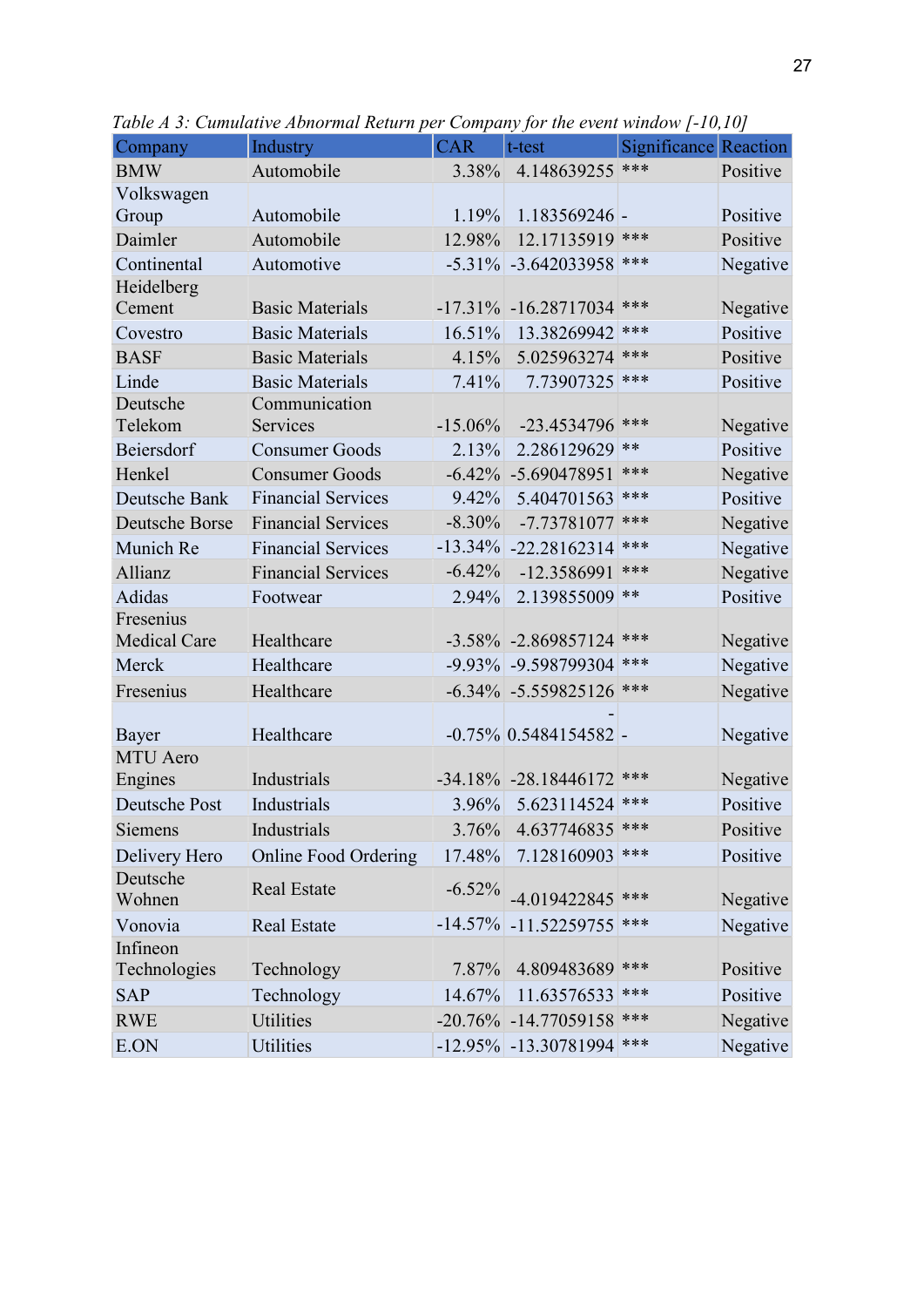| Industry                  | <b>CAR</b>       | t-test             | Significance | Reaction |
|---------------------------|------------------|--------------------|--------------|----------|
| Automobile                | 0.05851806058    | 6.078742074        | ***          | Positive |
| Automotive                | $-0.05314214182$ | $-3.642033958$ *** |              | Negative |
| <b>Basic Materials</b>    | 0.02688616591    | 2.674132539        | ***          | Positive |
| Communication             |                  |                    |              |          |
| <b>Services</b>           | $-0.1505941392$  | $-23.4534796$      | ***          | Negative |
| <b>Consumer Goods</b>     | $-0.09063501796$ | $-8.804507016$     | ***          | Negative |
| <b>Financial Services</b> | $-0.04657710052$ | $-6.37878614$      | ***          | Negative |
| Footwear                  | 0.0294085801     | 2.139855009        | $**$         | Positive |
| Healthcare                | $-0.05151303664$ | $-4.351725481$     | ***          | Negative |
| Industrials               | -0.08820143191   | $-9.701071414$     | ***          | Negative |
| Online Food               |                  |                    |              |          |
| Ordering                  | 0.1748235995     | 7.128160903        | ***          | Positive |
| <b>Real Estate</b>        | $-0.1054398163$  | -7.306381737       | ***          | Negative |
| Technology                | 0.1127096253     | 7.780179906 ***    |              | Positive |
| <b>Utilities</b>          | -0.1685638883    | $-14.17217394$     | ***          | Negative |

Table A 4: Cumulative Abnormal Return per Industry for the event window [-10,10]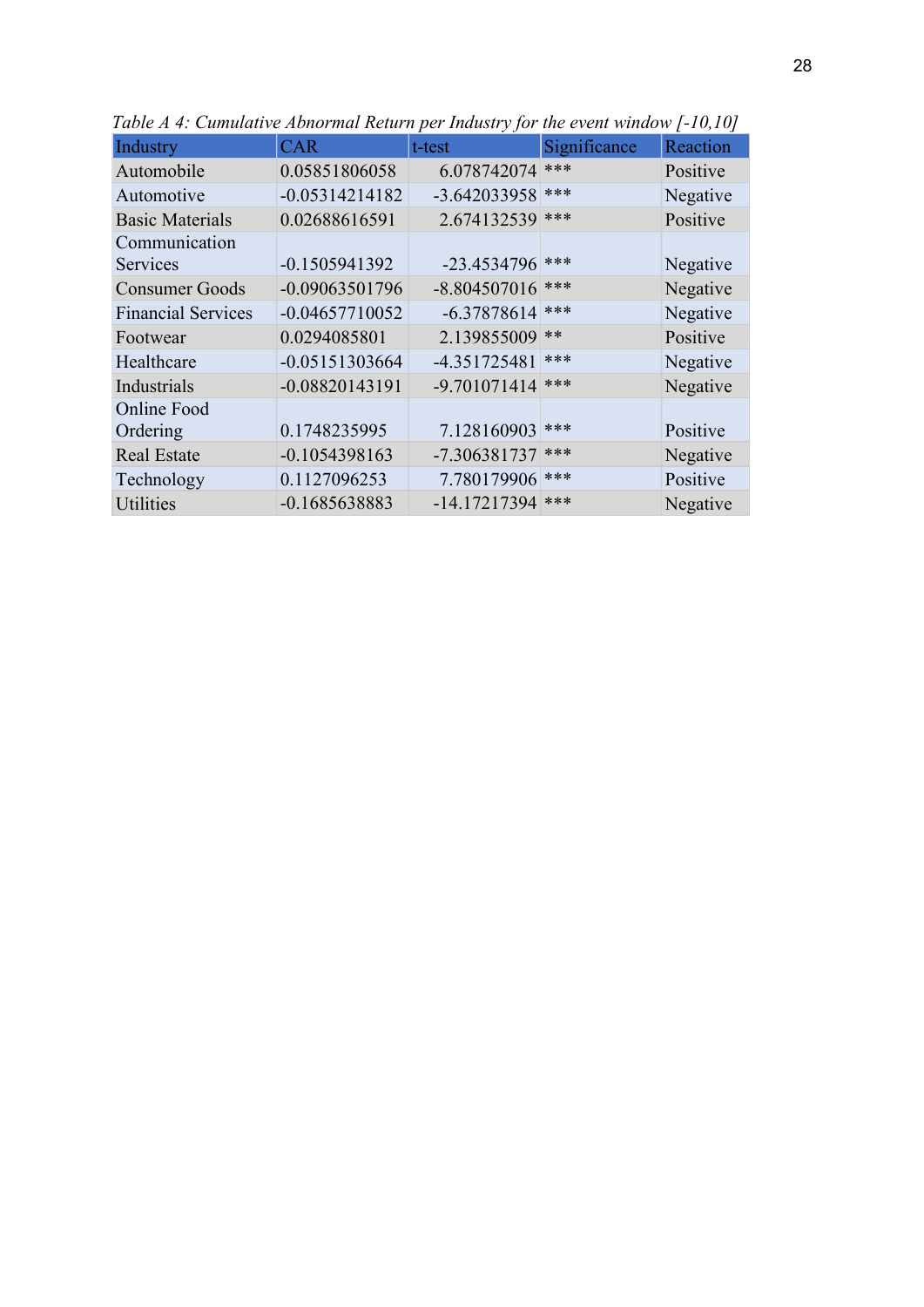| Company                     | Industry                  | <b>CAR</b> | t-test                       | <b>Significance Reaction</b> |          |
|-----------------------------|---------------------------|------------|------------------------------|------------------------------|----------|
| <b>BMW</b>                  | Automobile                | 4.94%      | 6.062852509                  | ***                          | Positive |
| Volkswagen                  |                           |            |                              |                              |          |
| Group                       | Automobile                |            | $-7.47\%$ $-7.418641997$     | ***                          | Negative |
| Daimler                     | Automobile                | $7.67\%$   | 7.189347132                  | ***                          | Positive |
| Continental                 | Automotive                |            | $-4.48\%$ $-3.071217046$     | ***                          | Negative |
| Heidelberg                  |                           |            |                              |                              |          |
| Cement                      | <b>Basic Materials</b>    | $-7.45%$   | $-7.01126198$                | ***                          | Negative |
| Covestro                    | <b>Basic Materials</b>    | 19.18%     | 15.54940747                  | ***                          | Positive |
| <b>BASF</b>                 | <b>Basic Materials</b>    | 8.27%      | 10.02996338                  | ***                          | Positive |
| Linde                       | <b>Basic Materials</b>    | 11.34%     | 11.84142702                  | ***                          | Positive |
| Deutsche                    | Communication             |            |                              |                              |          |
| Telekom                     | Services                  |            | 12.99% -20.23550568          | ***                          | Negative |
| Beiersdorf                  | <b>Consumer Goods</b>     |            | $-5.60\%$ $-6.016951631$     | ***                          | Negative |
| Henkel                      | <b>Consumer Goods</b>     |            | $-5.42\%$ $-4.809271478$ *** |                              | Negative |
| Deutsche Bank               | <b>Financial Services</b> |            | $0.50\%$ 0.2892330635 -      |                              | Positive |
| Deutsche Borse              | <b>Financial Services</b> |            | $-5.96\%$ $-5.551178857$     | ***                          | Negative |
| Munich Re                   | <b>Financial Services</b> |            | 20.64% -34.47354682          | ***                          | Negative |
| Allianz                     | <b>Financial Services</b> | $-6.42%$   | -12.3586991                  | ***                          | Negative |
| Adidas                      | Footwear                  |            | $-3.13\%$ $-2.278837589$     | $***$                        | Negative |
| Fresenius Medical           |                           |            |                              |                              |          |
| Care                        | Healthcare                | 6.84%      | 5.484761516                  | ***                          | Positive |
|                             |                           |            |                              |                              |          |
| Merck                       | Healthcare                |            | 13.98% -13.50318934 ***      |                              | Negative |
| Fresenius                   | Healthcare                |            | $-1.99\%$ $-1.749904094$ *   |                              | Negative |
| Bayer                       | Healthcare                |            | 1.32% 0.9599598724 -         |                              | Positive |
| <b>MTU</b> Aero             |                           |            |                              |                              |          |
| Engines                     | Industrials               |            | 43.43% -35.81225417 ***      |                              | Negative |
| Deutsche Post               | Industrials               |            | 6.89% 5.682887174 ***        |                              | Positive |
| Siemens                     | Industrials               | $5.60\%$   | 6.910243922 ***              |                              | Positive |
| Delivery Hero               | Online Food Ordering      | $3.14\%$   | $1.280749193$ -              |                              | Positive |
| Deutsche Wohnen Real Estate |                           |            | $-7.73\%$ $-4.763800829$ *** |                              | Negative |
|                             |                           |            |                              |                              |          |
| Vonovia                     | <b>Real Estate</b>        |            | 16.54% -13.08095433          | ***                          | Negative |
| Infineon                    |                           |            |                              |                              |          |
| Technologies                | Technology                | 8.31%      | 5.080546028 ***              |                              | Positive |
| <b>SAP</b>                  | Technology                | 19.53%     | 15.49206592 ***              |                              | Positive |
|                             |                           |            |                              |                              |          |
| <b>RWE</b>                  | <b>Utilities</b>          |            | 22.40% -15.93870934 ***      |                              | Negative |
| E.ON                        | Utilities                 |            | $-9.32\%$ $-9.574455808$ *** |                              | Negative |

Table A 5: Cumulative Abnormal Return per Company for the event window [-14,14]